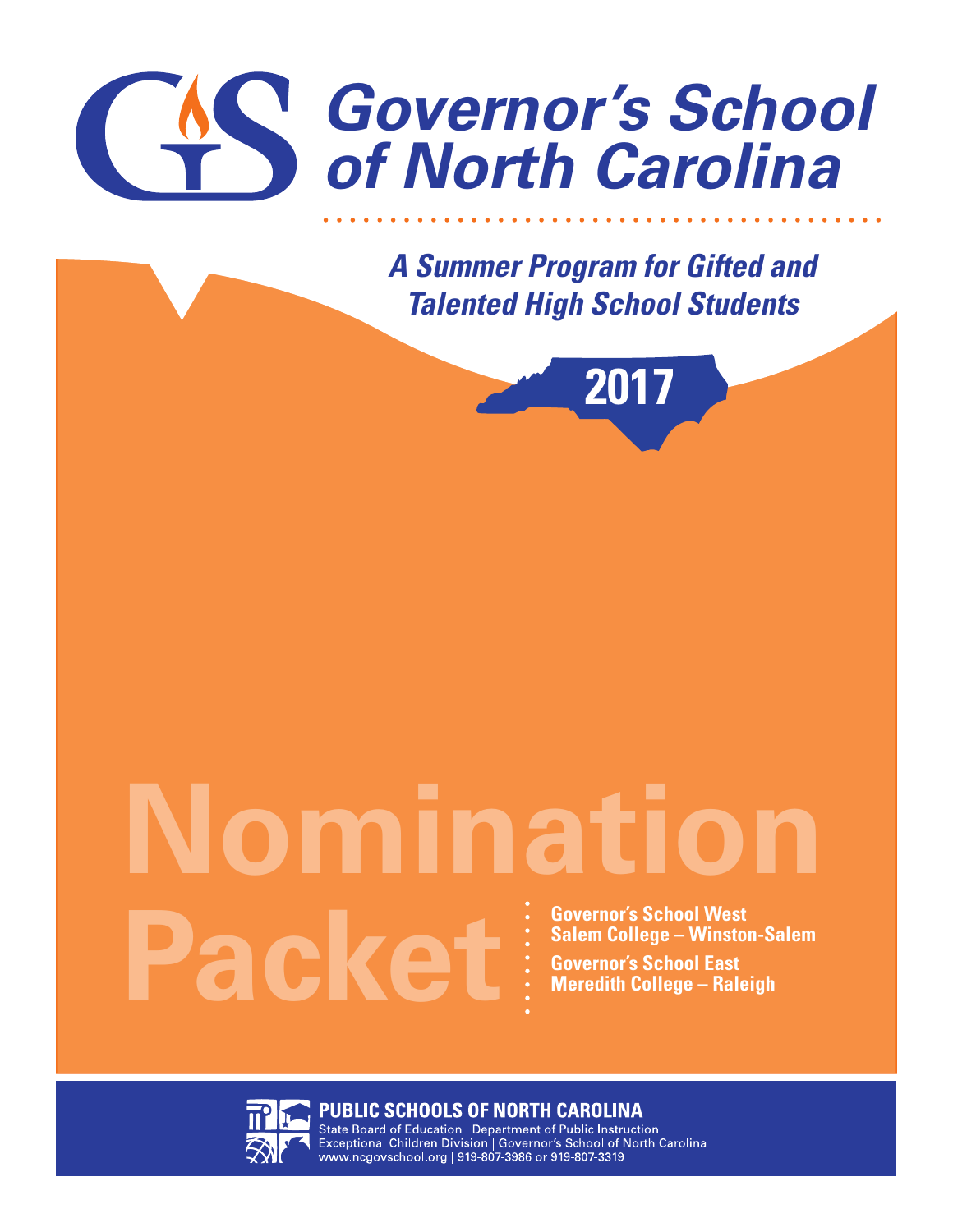#### **STATE BOARD OF EDUCATION**

SBE VISION: Every public school student will graduate ready for post-secondary education and work, prepared to be a globally engaged and productive citizen.

SBE MISSION: The State Board of Education will use its constitutional authority to lead and uphold the system of public education in North Carolina.

**WILLIAM COBEY** Chair :: Chapel Hill – At-Large

**A.L. COLLINS** Vice Chair :: Kernersville – Piedmont Triad Region

**DAN FOREST** Lieutenant Governor :: Raleigh – Ex Officio

**JANET COWELL** State Treasurer :: Raleigh – Ex Officio

**JUNE ST. CLAIR ATKINSON** Secretary to the Board :: Raleigh

**BECKY TAYLOR** Greenville – Northeast Region

**REGINALD KENAN** Rose Hill – Southeast Region

**AMY WHITE** Garner – North Central Region

**OLIVIA OXENDINE** Lumberton – Sandhills Region

**GREG ALCORN** Salisbury – Southwest Region **TODD CHASTEEN** Blowing Rock – Northwest Region

**WAYNE MCDEVITT** Asheville – Western Region

**ERIC DAVIS** Charlotte – At-Large

**PATRICIA N. WILLOUGHBY** Raleigh – At-Large

#### **NC DEPARTMENT OF PUBLIC INSTRUCTION**

**June St. Clair Atkinson, Ed.D., State Superintendent 301 N. Wilmington Street :: Raleigh, North Carolina 27601-2825** 

In compliance with federal law, the NC Department of Public Instruction administers all state-operated educational programs, employment activities and admissions without discrimination because of race, religion, national or ethnic origin, color, age, military service, disability, or gender, except where exemption is appropriate and allowed by law.

**Inquiries or complaints regarding discrimination issues should be directed to:** Dr. Rebecca Garland, Deputy State Superintendent :: 6368 Mail Service Center, Raleigh, NC 27699-6368 :: Telephone: (919) 807-3200 :: Fax: (919) 807-3388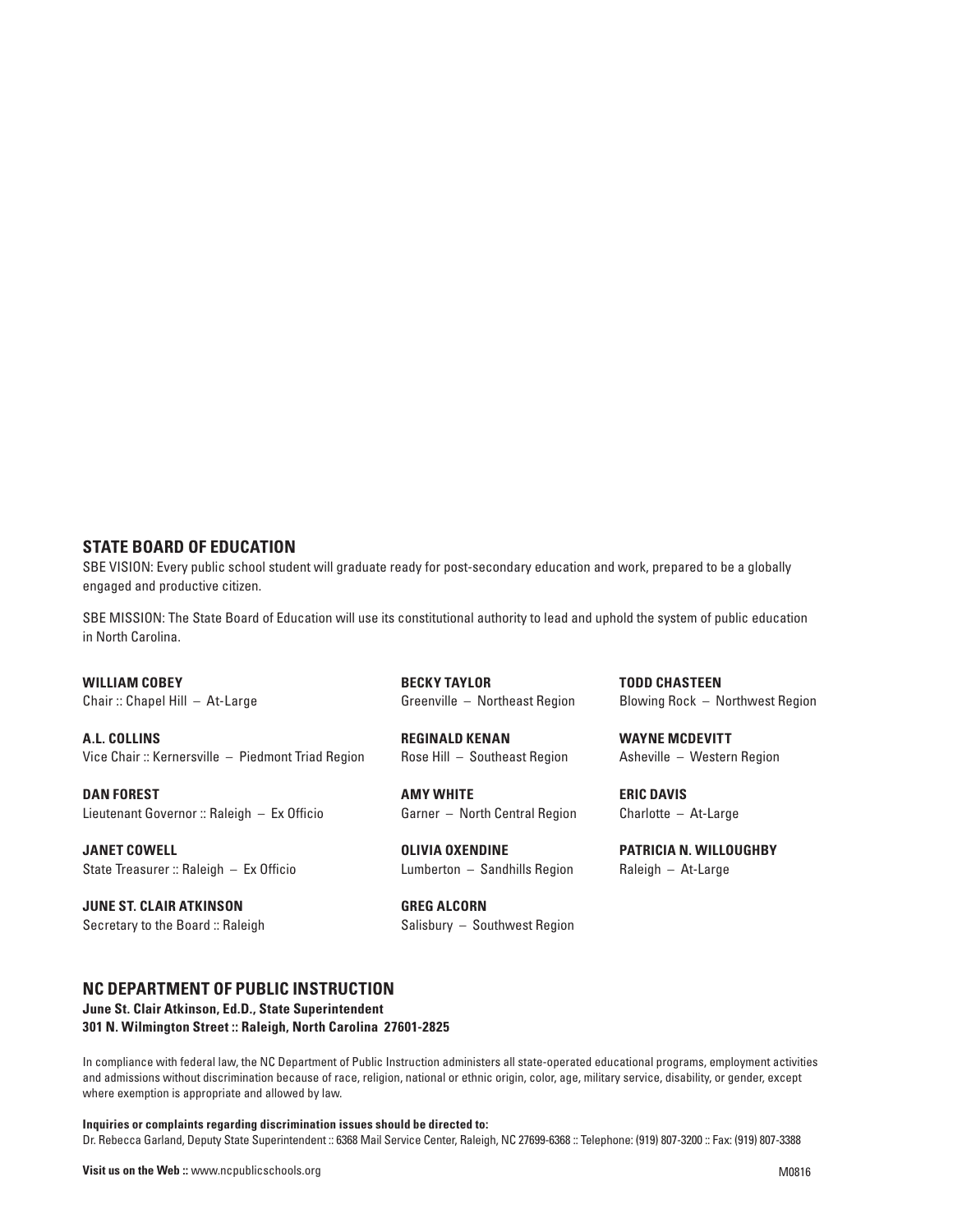

# *TABLE OF CONTENTS*

| $\left  \cdot \right\rangle$ |  |
|------------------------------|--|
|                              |  |
| $\overline{?}$               |  |
|                              |  |
| $\overline{?}$               |  |
|                              |  |
| $\overline{?}$               |  |
|                              |  |
|                              |  |
|                              |  |
|                              |  |
|                              |  |
|                              |  |
|                              |  |
|                              |  |
|                              |  |
|                              |  |
|                              |  |

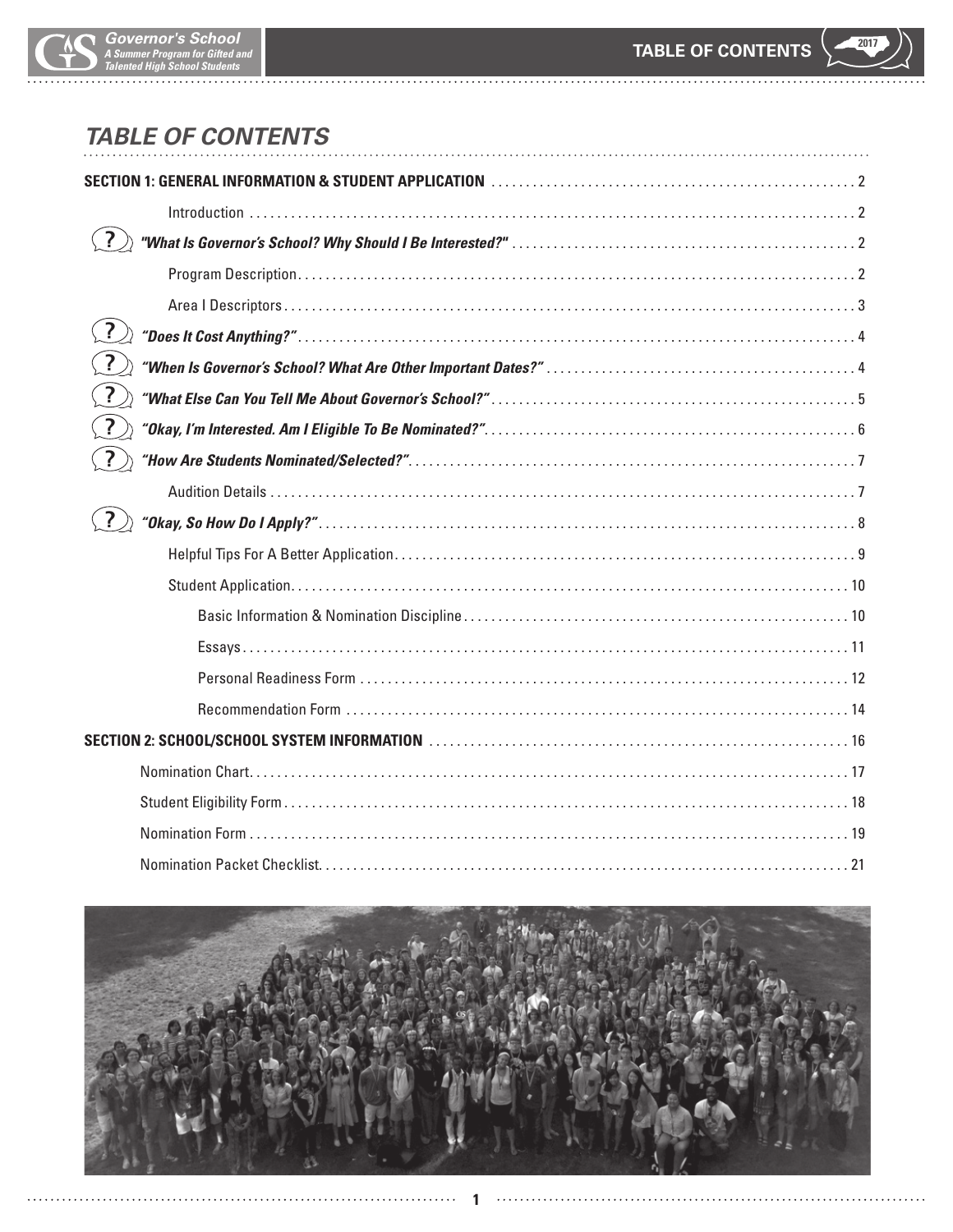

# **SECTION 1: GENERAL INFORMATION & STUDENT APPLICATION**

# *Introduction*

Thank you for considering the North Carolina Governor's School. This packet is intended to be informative and helpful to those exploring this unique program. While perusing the following pages, know that a motto for Governor's School is to *'question everything.'* To model this approach, program information is presented in response to a series of basic questions. These are, by no means, the only questions to ask in learning about the North Carolina Governor's School, but it is hoped they will increase readers' knowledge and pique their curiosity to learn more and possibly apply to attend and be a part of this vibrant learning community.

#### *"What is Governor's School? Why Should I Be Interested?"* **?**

# *Program Description*

The Governor's School of North Carolina is the oldest statewide summer residential program for gifted and talented high school students in the nation. The program, which is open to rising seniors only, with exceptions made for rising juniors in selected performing/visual arts areas, is located on two campuses: Governor's School West at Salem College in Winston-Salem and Governor's School East at Meredith College in Raleigh. Governor's School West began in 1963 and Governor's School East began in 1978. The program is administered by the Public Schools of North Carolina, State Board of Education, Department of Public Instruction through the Exceptional Children Division. A Board of Governors, appointed by the State Board of Education, acts as an advisory body.

**The program offers a non-credit curriculum for selected students in three areas:**

**• AREA I – Area I is the area of the student's special interest and the basis on which that student is chosen to attend Governor's School.** Page 3 presents a summary description of the ten Area I disciplines so that students can envision how they will spend the majority of their class time at the Governor's School.

The academic disciplines include:

- English
- Foreign Language *(Spanish at West campus and French at East campus)*
- Mathematics
- Natural Science
- Social Science

The performing/visual arts disciplines include:

- Art
- Choral Music
- Instrumental Music
- Dance
- Theater

 The emphasis in all disciplines is on contemporary texts, compositions, artistic expressions, issues, and ideas and the theories that flow from them.

- **AREA II** Each student attends another class composed of students from each of the Area I disciplines. Here students and teachers explore connections between the ideas of these disciplines. As integrative concepts emerge, the class attempts to construct an understanding of contemporary ways of thinking and of the culture that arises from them.
- **AREA III** This third class is also composed of students from each of the Area I disciplines. Here students attempt to ground what they are learning in their Area I and II classes in their own personal experience. Finally, they apply that understanding to their social worlds; that is, they try to discover links between ideas and actions, theory and practice.

The academic environment of Governor's School thrives upon the intellectual curiosity of students and faculty alike. Students take no tests; teachers assign no grades. Faculty expect students to aspire to be "producers of knowledge, problem solvers, and problem finders" (Gallagher, 1994). Classes blend intellectual discussion with practical application of theory. The faculty and staff at both Governor's School campuses are selected from public school systems, private schools, colleges and universities, and private organizations. On each campus, these people serve as teachers, counselors and other personnel (e.g., health care, recreational, office, etc.). In addition, the campuses are alive with visiting speakers, performances, exhibitions, field trips, demonstrations, optional seminars, and film series. Social and recreational events complement the academic focus.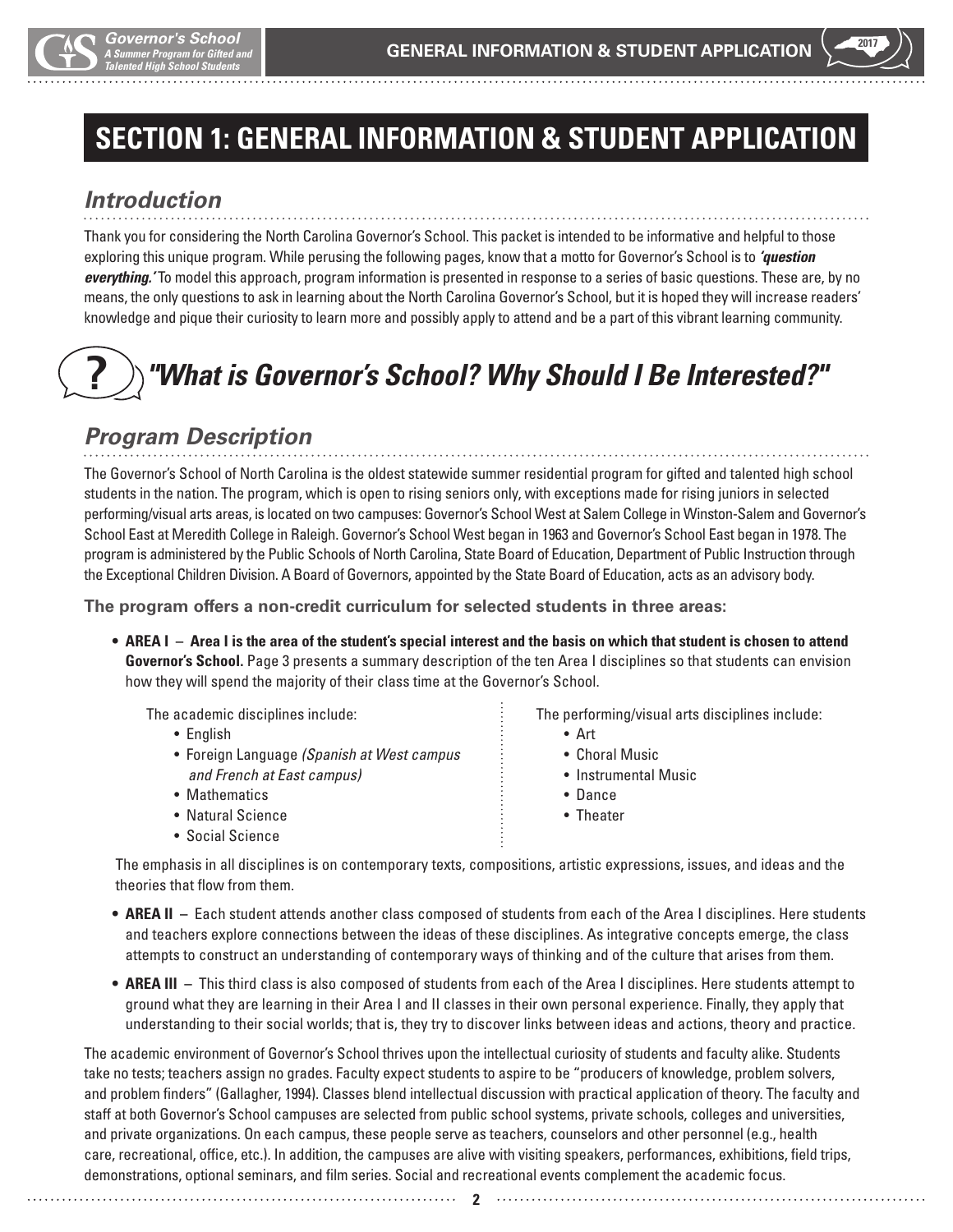# *Area I Descriptors*

Study in each Area I discipline emphasizes theory over the memorization of fact, particularly contemporary and progressive theories that stimulate innovative thought in a rapidly changing culture. Courses and activities are designed to stimulate student creativity, move students to question basic assumptions, explore unanswered questions, and develop an acceptance of the process of change.

Classes meet twice a day, Monday through Friday, and once on Saturday. (Area II and Area III classes meet three times a week each.)

- **ART** In the visual arts curriculum, students study and practice visual expression consistent with current concepts and styles. Emphasis is placed on creative expression as students investigate and examine movements and theories in contemporary art.
- **CHORAL MUSIC** The choral music program explores the expression of the human experience and the connection to other arts and world events through choral music. The curriculum concentrates on music of 20th and 21st century composers. Students also learn the finer points of choral singing – blend, diction, tone quality – and vocal technique in rehearsals and performance.
- **DANCE** The dance curriculum embraces and expresses 20th and 21st century theories through daily modern technique classes, a survey of recent pioneers, and the integration of self-expression and abstraction through improvisation, composition, and choreography.
- **ENGLISH** The English curriculum focuses on modern and post-modern fiction, poetry, and drama. The students are encouraged to read closely, imaginatively, analytically, and empathetically. Some teachers incorporate creative and analytical writing workshops to help students improve their writing.
- **FOREIGN LANGUAGE FRENCH (EAST)** French students improve their skills in reading and writing, and they examine the emerging literature, music, art and global events of French culture and francophone countries. French is the primary language spoken in class.
- **FOREIGN LANGUAGE SPANISH (WEST)** The goal of Spanish is to expose students to contemporary thought, literature, music, art, and political trends coming from Spain and Hispanic America. Spanish is the primary language spoken in class.
- **INSTRUMENTAL MUSIC** The instrumental music program is designed to extend the boundaries of the gifted student beyond the limits of the standard high school curriculum. The focus is the study and performance of significant 20th and 21st century repertoire for orchestra (West) or wind ensemble (East), and the creation and performance of student works. These are all chosen to "open windows onto the future," the goal of the Governor's School curriculum as a whole.
- **MATHEMATICS** The mathematics program strives to provide an atmosphere for students to independently contemplate and investigate problems that arise in contemporary mathematical fields. In addition, the program provides many opportunities through student-faculty interaction, seminars, and invited lecturers, for students to gain an appreciation for both mathematics and the work of mathematicians.
- **NATURAL SCIENCE** The natural science curriculum investigates contemporary theories and topics of modern science by the use of interactive seminars, discussions, experiments and group and individual problem solving. Biology, chemistry, and physics are all addressed through intriguing and engaging lessons.
- **SOCIAL SCIENCE** The social science curriculum examines the major political, sociological, psychological, and anthropological concepts which have influenced the 20th and 21st centuries from theoretical and applied perspectives.
- **THEATER** The goal of the theater curriculum is to introduce young theater artists to contemporary and progressive theory, literature, and technique. The approach is holistic, encouraging the actor to become a well-rounded, life-long student of the theater.



**3**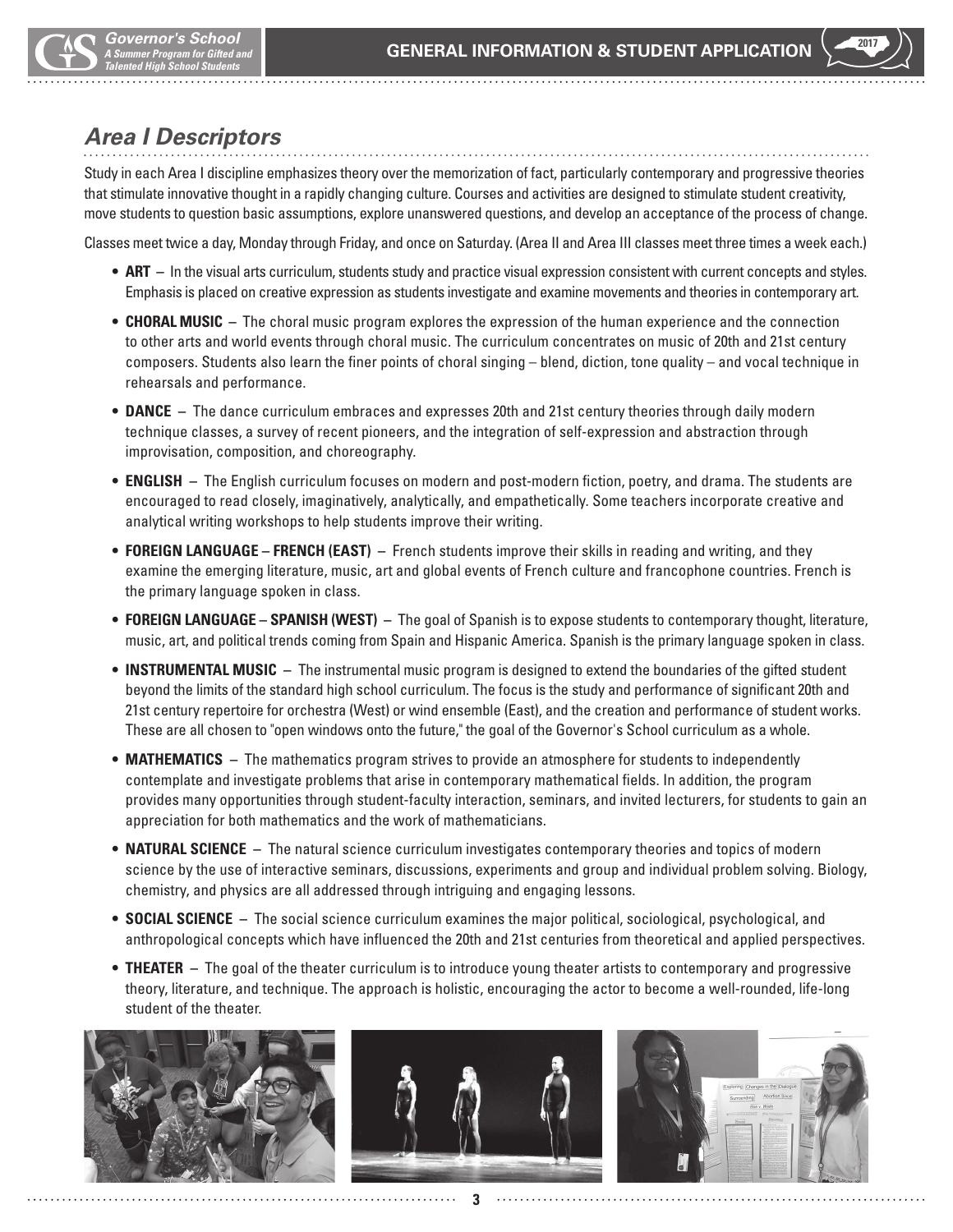#### *"Does It Cost Anything?"* **?**

The North Carolina Governor's School is partially funded by the North Carolina General Assembly. To supplement this partial funding, a \$500 tuition per attending student is necessarily charged. Submission of tuition payment is the responsibility of the school systems, charter schools, and non-public schools that nominate the students. However, these schools/ school systems have great flexibility on how they choose to access and collect tuition funds. This may include requesting families to cover some or all of the tuition costs. Details on tuition payment options and procedures have been sent to schools and school systems.

The Department of Public Instruction and the North Carolina Governor's School Foundation are committed to ensuring that every selected student has the opportunity to attend Governor's School. Scholarship opportunities are available through the North Carolina Governor's School Foundation at www.ncgsfoundation.org/apply/.



Families are responsible for the transportation costs to and from the campuses and for their children's spending money.

#### *"When Is Governor's School? What Are Other Important Dates?"* **?**

| September 2016 - Information regarding the 2017 session of Governor's School is mailed to superintendents, headmasters of |
|---------------------------------------------------------------------------------------------------------------------------|
| non-public schools, charter school directors, EC program directors, AIG coordinators, high school principals,             |
| high school counselors, and other Governor's School contacts. General information and all necessary forms                 |
| are posted on the Governor's School website at www.ncgovschool.org. Also, informational meetings will be                  |
| held throughout the state in September and October, offering official presentations on this unique program.               |

**November 15, 2016 –** All nominations must be submitted (postmarked) to: Camilla Roberson, Special Assistant for Governor's School Exceptional Children Division NC Department of Public Instruction 6356 Mail Service Center Raleigh, NC 27699-6356

- **February 2017\*** Governor's School auditions in Art, Choral Music, Dance, Instrumental Music, and Theater will be held at Meredith College in Raleigh. All students who are nominated in these areas and who meet the eligibility requirements for Governor's School will be notified individually and invited to audition.
- **March 3, 2017** Notices of students selected to attend the 2017 session of Governor's School will be mailed to superintendents, headmasters of non-public schools, and directors of charter schools.
- **March 10, 2017** Letters of selection/non-selection will be mailed to students.
- **April 7, 2017** Deadline for nominating schools/school systems to submit acceptance forms on selected students. Submission of an acceptance form obligates the school/school system to pay a non-refundable tuition of \$500 per student. Details on tuition payment options and procedures have been sent to schools and school systems.
- **Sunday, June 18, 2017** Opening Day of the 2017 session of Governor's School
- **Thursday, July 6, 2017** Parents' Day

**Thursday, July 6 - Sunday, July 9, 2017 –** Mid-Session Break

**Wednesday, July 26, 2017 –** Closing Day of the 2017 session of Governor's School

*\* Specific audition dates will be available on the Governor's School website (www.ncgovschool.org) in late Fall 2016.*

**4**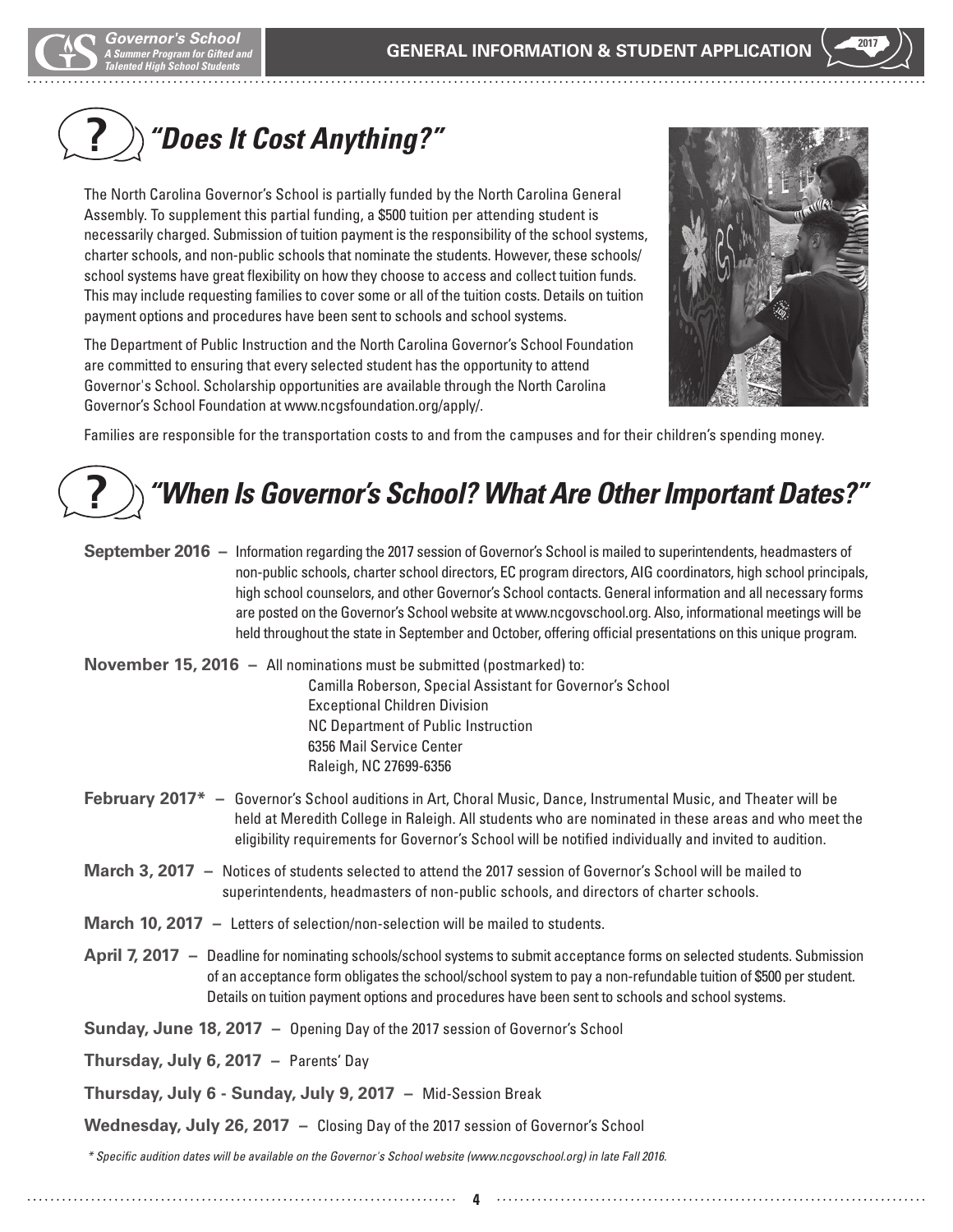# *"What Else Can You Tell Me About Governor's School?"* **?**

- **1. WHERE IS THE GOVERNOR'S SCHOOL LOCATED?** The Governor's School has two sites: Governor's School West at Salem College in Winston-Salem, and Governor's School East at Meredith College in Raleigh.
- **2. ARE THE PROGRAMS THE SAME AT GOVERNOR'S SCHOOL EAST AND WEST?** Yes, except that West offers Spanish and an orchestra and East offers French and a wind ensemble. Also, West will have a mixed chorus (i.e., sopranos, altos, tenors and basses) for 2017; the East chorus will include only sopranos and altos. Otherwise the curriculum of both campuses is the same.
- **3. HOW IS A TYPICAL GOVERNOR'S SCHOOL CLASS CONDUCTED?** Highly energized and committed teachers invite students to explore new and significant ideas, not principally through lecture but through discussion. Teachers may use an occasional mini-lecture to present a formula in math or physics, demonstrate a new movement in art or music, or explain a recent theory of social groups or literary texts. The hallmark of our intellectual work, however, is the interplay between theory and students' responses, between the abstract and the personal. Without the common burdens of covering a defined body of material and being tested on it, students and teachers can forge a safe, non-competitive intellectual environment where ideas from many disciplines are entertained and all active learners are taken seriously.
- **4. WHAT OPTIONS ARE THERE AFTER REGULAR CLASSES END IN THE AFTERNOON?** Governor's School provides many options for afternoon and evening hours that complement and extend the work of classes. Major outside speakers who are active contributors to current knowledge in their fields address students at least once a week. Student performances in dance, theater, and music electrify both campuses. Daily optional seminars or electives range from the Aesthetics of Choreography (dance faculty) to a discussion of Stephen Hawking's A Brief History of Time (natural science faculty). Film series offer not only substantive films, but discussions that deepen the understanding of particular offerings and sharpen the ability to see and interpret any film.
- **5. WHAT KINDS OF RECREATIONAL AND SOCIAL ACTIVITIES ARE OFFERED?** Each afternoon and evening, numerous facilities are open for individual and group recreation. Later in the evening, students can choose social events such as swing dance instruction, ultimate frisbee tournaments, capture the flag competitions, and scavenger hunts. For many, the high social moments are the masquerade ball and, on the final evening, a semi-formal dance. Others say that their best free moments are spent in the spontaneous conversations, gatherings, and activities that students initiate on the courtyard benches and by fountains, at meals and on dormitory halls.
- **6. HOW STRICT ARE THE RULES AT THE GOVERNOR'S SCHOOL?** Governor's School is clearly situated between high school and college – an ambitious residential school for high school students. It grants students many freedoms associated with university study, especially the freedom of choice between many different intellectual and community experiences. It is also governed by a number of rules and regulations associated with residential life for high school students. These are enumerated in an honor code and the Student Handbook – documents mailed with selection letters so students will know what is expected of them before they decide to attend. Governor's School is not a rule-bound place, but those few rules that exist are taken seriously. Strict adherence to them exercises student self-discipline and responsibility, ensures student safety, and frees the community to focus on vital and essential new ideas and experiences.
- **7. DO STUDENTS HAVE TO ATTEND GOVERNOR'S SCHOOL THE ENTIRE FIVE AND ONE-HALF WEEKS?** Yes. If a student accepts the invitation to attend Governor's School, he/she must agree to attend the entire session. (NOTE: Any student who does not stay until the closing session on the last day will not receive a Governor's School certificate, nor be permitted to cite the Governor's School experience on college and scholarship applications.) Students are not excused to attend school, family, or community events (e.g., camps, competitions, reunions, etc.). On rare occasions students may be excused for events of great urgency that cannot be rescheduled. Such requests may only be submitted after the student selection process.
- **8. MAY STUDENTS GO HOME ON WEEKENDS?** No. Students must remain at the Governor's School through the weekends, except during the middle of the session when all students go home for three days. Brief approved visits by families and friends during other weekends are allowed.
- **9. IS THERE A LIMIT ON THE NUMBER OF NOMINATIONS A SCHOOL/SCHOOL SYSTEM CAN SUBMIT?** Yes. Each school system, charter school, non-public school and special school is allotted a certain number of nominations based on its tenth and eleventh grade student population, with exceptions in French and certain performing arts areas. See the School/ School System Information section for details of this allocation.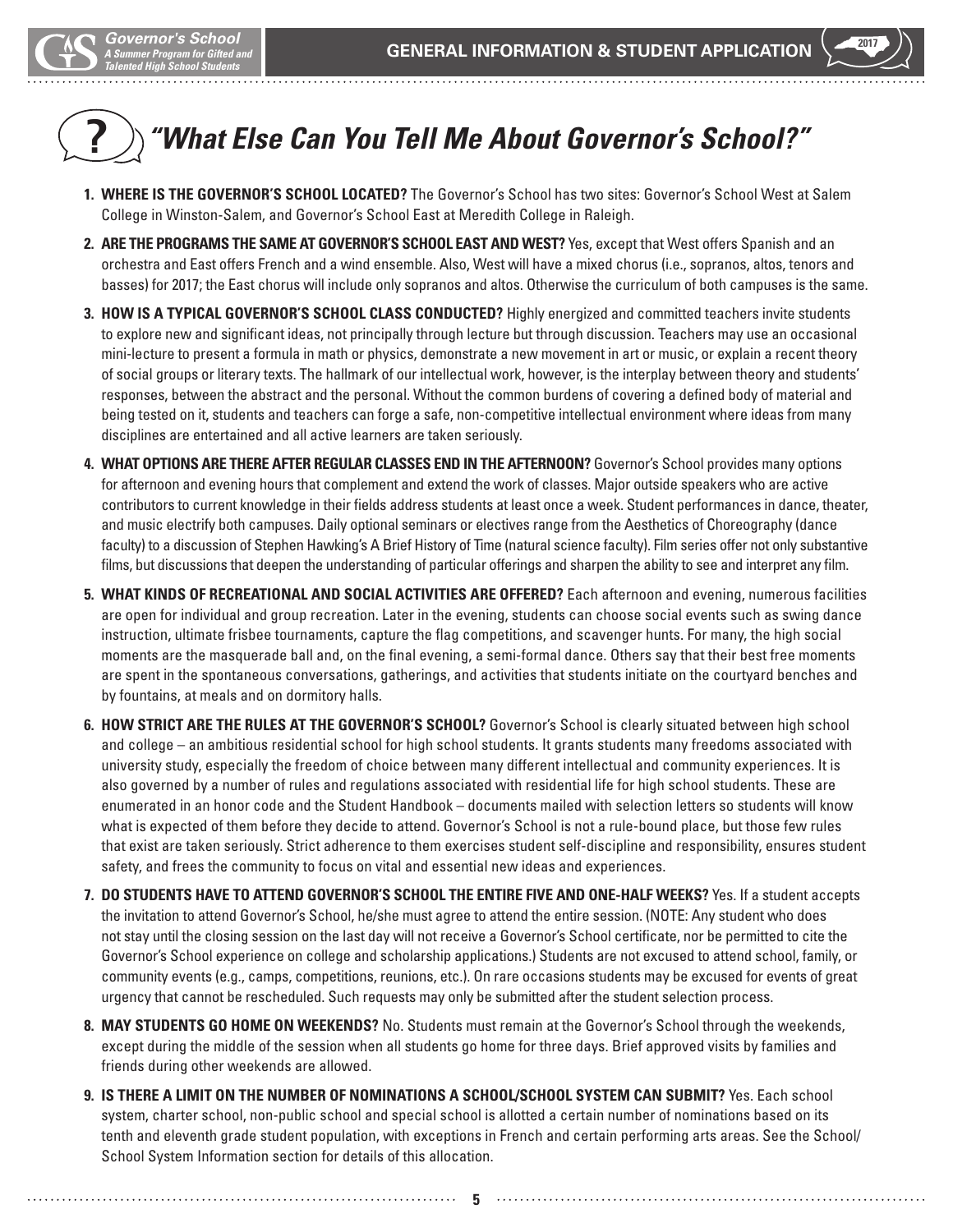

- **10. MAY A STUDENT BE NOMINATED IN MULTIPLE DISCIPLINES?** No. Though a student may express interest in many disciplines (e.g., multiple academic areas, different musical instruments, etc.) at the local level, the nomination to the state level can only be in one discipline (one academic/arts field, one vocal part, one instrument).
- **11. WHAT ARE THE ODDS OF BEING SELECTED?** Due to limited funding, only 35-40% of nominees are selected each year. This selection rate tends to vary across disciplines, according to the number of nominations received in a particular discipline in a given year. For the 2016 Governor's School, a total of 670 students were selected from 1,778 received nominations.
- **12. MAY STUDENTS REQUEST WHICH CAMPUS THEY WOULD LIKE TO ATTEND AND REQUEST ROOMMATES?** No, students must attend their assigned campus and with their assigned roommate.
- **13. MAY STUDENTS ATTEND GOVERNOR'S SCHOOL MORE THAN ONE TIME?** No, students may attend Governor's School for one session only.
- **14. IS TUITION REFUNDABLE?** No.
- **15. WHERE CAN ADDITIONAL INFORMATION ABOUT THE NORTH CAROLINA GOVERNOR'S SCHOOL BE FOUND?** For statewide information, visit the Governor's School website at www.ncgovschool.org or email ncgovschool@dpi.nc.gov. For local information, contact a school counselor at the local high school.

# *"Okay, I'm Interested. Am I Eligible to be Nominated?"* **?**

There are three requirements for eligibility: residency, enrollment, and achievement.

- **1. RESIDENCY** You must be a North Carolina resident; exchange students are not eligible. Any student attending a North Carolina federal high school (e.g., Lejeune High School), regardless of residency, is eligible.
- **2. ENROLLMENT** You must be:
	- a.Attending a North Carolina public or non-public school, and
	- b.Enrolled in the eleventh grade at the time of nomination (exceptions are made to allow for students in tenth and eleventh grades in Dance, Choral Music and Instrumental Music), and
	- c.Scheduled to return to attend school after the Governor's School session (i.e., not having graduated).
- **3. ACHIEVEMENT** You must meet the achievement criterion as established by the Board of Governors for the North Carolina Governor's School. This means a national percentile score of 92% or above on an approved achievement test OR a state percentile score of 92% or above on an allowable North Carolina End-of-Course (EOC) Test. For an achievement test, you can use the overall/total composite score or a specific area composite/cluster score, but the test must have been administered during the 9th, 10th or 11th grade. Scores from EOCs taken in any grade (e.g., some students take the Math I EOC Test in middle school) will be accepted. End-of-Grade test scores will not be accepted. See the chart below for the allowable test scores for your nomination area.

| <b>NOMINATION AREA</b>                                     | <b>End-of-Course (EOC)</b> |    | <b>Other Tests</b>                                                          |
|------------------------------------------------------------|----------------------------|----|-----------------------------------------------------------------------------|
| English                                                    | English I or II only       |    | Overall/Total Composite Score or                                            |
| <b>Mathematics</b>                                         | Algebra I or Math I only   | 0R | Specific Area Composite/Cluster                                             |
| <b>Natural Science</b>                                     | Biology only               |    | Score from an approved test (national                                       |
| Social Science, French, Spanish,<br>Performing/Visual Arts | Any EOC                    |    | percentile only).* NOTE: This score<br>can be used for any nomination area. |

#### **TESTS ALLOWED (SCORE MUST BE 92 PERCENTILE OR HIGHER)**

*\*See the School/School System Information section for a list of allowable achievement tests. End-of-Grade (EOG) scores will not be accepted.*

 Any score within the 92nd to 99th percentile range meets the achievement test criterion for eligibility. If you have multiple test scores within this range, do not feel compelled to find and list the highest score. A higher score does not make you more eligible. Student selection is based on other criteria, as noted on page 7.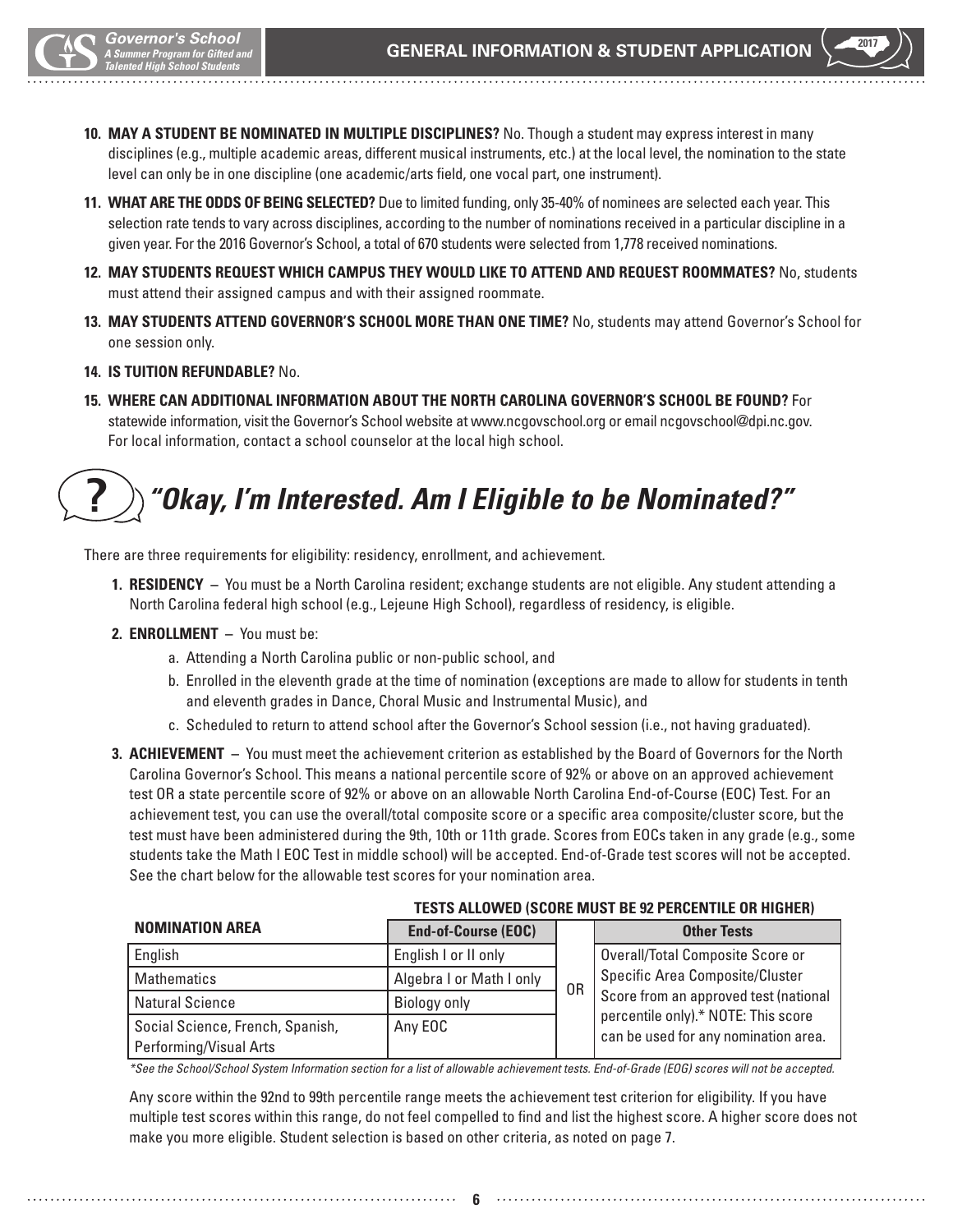# *"How Are Students Nominated/Selected?"* **?**

Students are only nominated by schools/school systems; they cannot be nominated by their families or themselves. Also, the number of nominations a school/school system can submit to the state level is limited in most disciplines. (See the School/ School System Information section for more details.) To determine which nominations will proceed to the state level, schools/ school systems may have a local selection process of their own design. This could include additional tests, auditions, interviews, etc. These decisions are reserved for those at the local level (i.e., those that know their students best) and the Office of the North Carolina Governor's School generally does not intervene in these matters.

Once nominations are submitted in November to the Office of the North Carolina Governor's School, they are screened to ensure their completeness and student eligibility. After this, the state selection process is as follows:

- **ACADEMIC NOMINATIONS** Selection committees with specialists in each academic discipline review and score each student application, ranking all nominees in that particular discipline. Only the application is used in the academic selection process; there are no interviews, auditions or use of additional materials.
- **PERFORMING/VISUAL ARTS NOMINATIONS** Specialists in each discipline review and score each application. Also, students in these disciplines audition before judges (see below). Application scores complement the audition findings to determine rankings in each artistic discipline, instrument, and vocal part.

Schools/school systems and students are notified about selection/non-selection in early March 2017. Selected students then must declare if they accept their selection by early April 2017.

# *Audition Details*

In-person auditions in all performing/visual arts areas will be held at Meredith College in February 2017; the exact dates and other details will be posted to the Governor's School website in late fall 2016. Student-specific details (location, time, preparations, etc.) will be mailed directly to each student several weeks prior to audition day. Students may audition in only one discipline, instrument or vocal part. As an alternative, students may elect to audition by video recording in Choral Music, Instrumental Music, Visual Art or Theater, to accommodate schedules and travel concerns, if their school agrees to administer the video audition according to instructions sent by the Office of the North Carolina Governor's School. The Dance audition format does not allow for videos, so two in-person events will be held to accommodate schedules and travel concerns. A Dance nominee can attend either audition, but not both. These options will be posted on the Governor's School website.

**Art –** All nominees must bring three of their best works of art in any medium that show drawing, painting, sculpting, ceramic, or printmaking skills. The three pieces may be in the same medium. Each piece is limited to 36 inches in width and height. Framing is not allowed; matting is allowed. Space is limited; therefore, no easels or props are permitted. During judging, nominees must stay by their artwork to answer questions about their work.

**Dance –** All nominees will audition together in a modern dance class; therefore, a prepared routine is not necessary. Ballet shoes are not to be worn; nominees will audition in their bare feet. No costumes are necessary. To accommodate student schedules and travel issues, there will be two different audition dates/locations. A nominee can attend either audition, but not both.

**Theater –** The audition in theater is composed of three parts (in a classroom – not on a stage).

- 1. MONOLOGUE #1: The nominee will perform a one-minute monologue that he/she chooses from a list of selections that will be made available on the Governor's School website in December.
- 2. MONOLOGUE #2: The nominee will perform a second one-minute monologue from classical material (heightened text such as Shakespeare, Sophocles, Euripides, Goethe, etc.) of his/her own choosing.
- 3. INTERVIEW: The nominee will briefly answer two to three interview questions posed by the judges.

A Theater nominee may choose to audition in theater tech rather than acting. In this case, the nominee will bring a resume or portfolio of lighting or set design/building achievements to share with the judges. They should be prepared to answer questions about theater design and concepts. This would be in lieu of the monologues.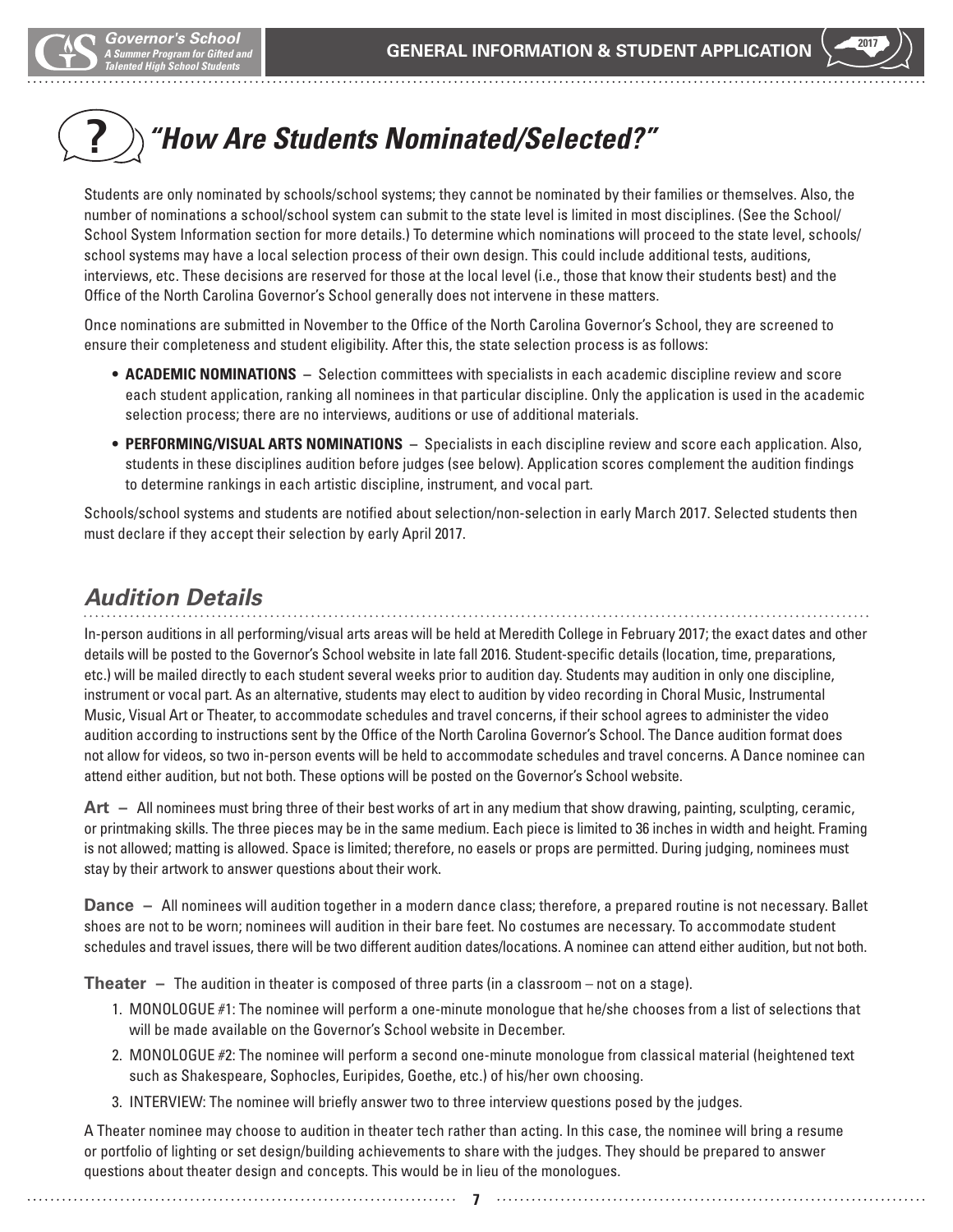**Choral Music –** The audition for choral music is composed of two parts: solo performance and sight-singing.

- SOLO: Nominees will perform a 90-second to two-minute contemporary formal repertoire piece from a 20th-century or 21st-century composer (e.g, Samuel Barber, Ned Rorem, Ralph Vaughn Williams, Benjamin Britten, Aaron Copland, Gwyneth Walker, Abbie Betinis, Jocelyn Hagen, or other similar composers). A nominee should consult with his/her music teacher for a suitable piece. Do not select a piece from the genres of pop/rock, Broadway, film, gospel, or voice parts from choral repertoire. The performance will be a cappella (i.e., without instrument accompaniment), unless the nominee opts for accompaniment. In late 2016, the Governor's School website will have additional details and resources on the solo performance part.
- SIGHT-SINGING: This task will be performed a cappella. The nominee will be given a brief period to read and study a sight-singing excerpt.

**Instrumental Music –** The audition for instrumental music is composed of two parts: solo performance and sight-reading. The following instruments will be auditioned: Flute/Piccolo, Oboe/English Horn, Clarinet (E-flat, B-flat, Alto, Bass, Contralto, and Contrabass), Saxophone (Alto, Tenor, and Baritone), Bassoon, Trumpet, French Horn, Trombone, Euphonium, Tuba, Percussion, Violin, Viola, Cello, and Bass. No other instruments will be auditioned. Instrumental music nominees must bring their own instrument, except those auditioning on the mallet percussion and timpani. Nominees are expected to perform unaccompanied.

- SOLO: All nominees will choose and play a solo piece (not to exceed two minutes), from a list of instrument-specific selections that will be on the Governor's School website in December 2016. Nominees should consult with their music teachers or band directors to choose the piece that best displays their technical and musical abilities.
- SIGHT-READING: All nominees will sight-read and play one or two brief selection(s) chosen by the judge.

## *"Okay, So How Do I Apply?"* **?**

- **STEP ONE: Contact your school/school counselor.** Ask if you are eligible and what the local application submission and nomination processes are.
- **STEP TWO: Complete the Student Application.** See the sample in this Nomination Packet but download and electronically complete the form on the Governor's School website. There are four sections to complete and submit:

- **1. Basic Information & Nomination Discipline**
- **2. Essays –** You will have two essays to complete, each in response to a prompt. Essay #1 is for every student, regardless of nomination area. Essay #2 is specific to your nomination area, so make sure you use the correct prompt.
	- FOLLOW THE INSTRUCTIONS. Exceeding the 500-word limit, writing to an incorrect prompt, and other errors will result in a reduced rating.
	- UNDERSTAND THE PROMPTS. If you are not sure what a prompt means, ask a teacher or other trusted educator.
	- DO YOUR OWN WORK but have others review. The essays should be your own product, not someone else's ideas, but it is fine for others to guide you and offer helpful edits.

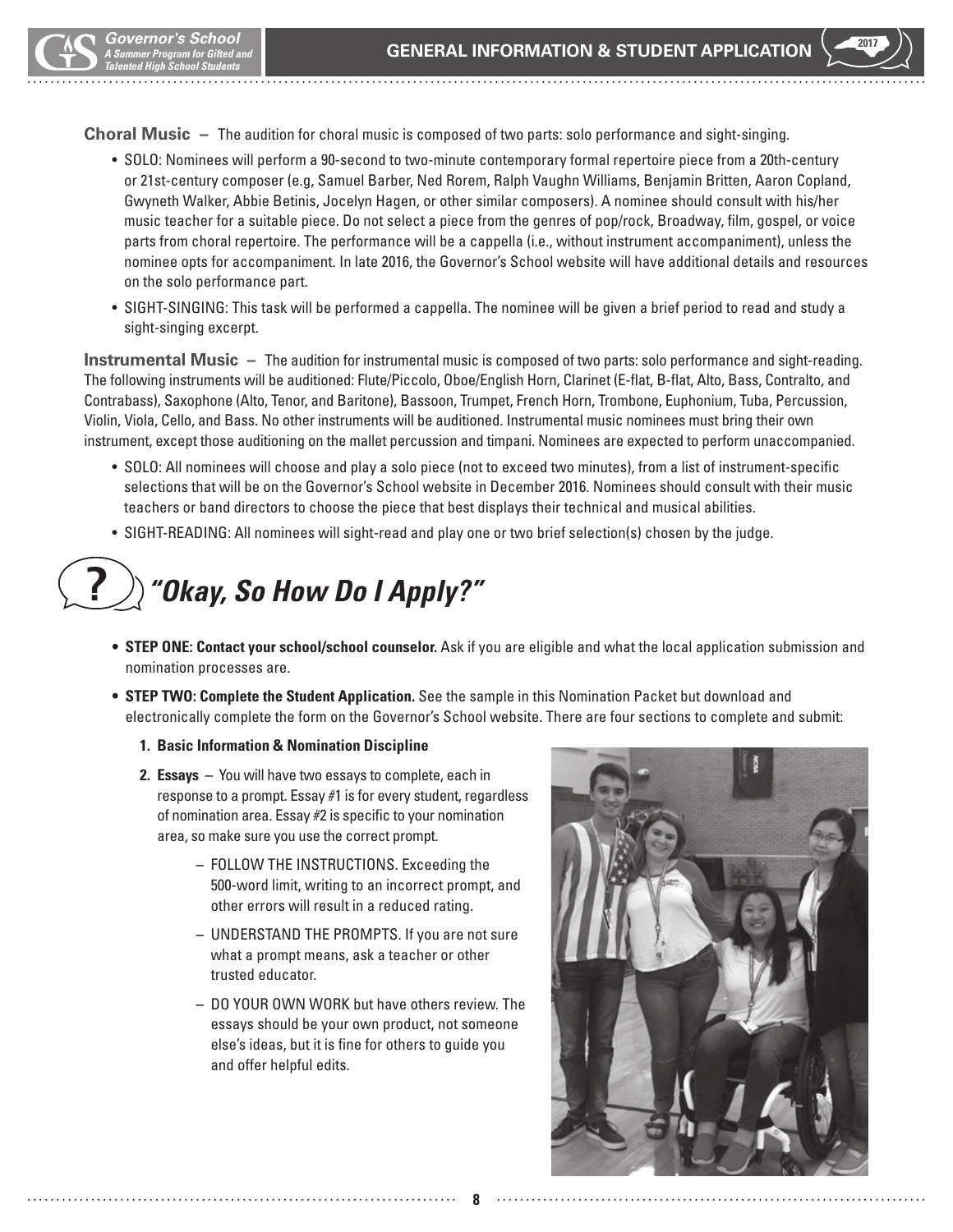- **3. Personal Readiness –** This form is where you list your recent school/community activities and awards and your thoughts on those that are most important to you. It is also where you describe what makes you ready for a summer residential experience in a learning community.
- **4. Recommendations –** You must have two Recommendation Forms completed (electronically) and submitted by those who can attest to your academic/arts strengths, personal character, and readiness for the Governor's School experience.
	- Family members may not complete/submit recommendations.
	- At least one recommendation must be from a high school teacher, preferably in the nomination area. If a nomination-area teacher is not available, choose another teacher.
	- Recommenders should download the Recommendation Form from the Governor's School website (www.ncgovschool.org) and complete it electronically.
	- Upon completion, the recommender should print the form, sign it, place it in a sealed envelope and submit it to you or the appropriate local school official. You, as the student, should not read it.
	- Only two Recommendation Forms will be accepted. No other documents (e.g., substitute letters, additional recommendations, etc.) will be accepted.
- **STEP THREE:** *Turn in all forms and essays to the appropriate school/school system official!!* The school will supply your additional information (e.g., achievement test score, transcript, etc.).

#### **HELPFUL TIPS FOR A BETTER APPLICATION**

- **1. NOMINATION DISCIPLINE** Most students are accomplished in more than one thing. In choosing your nomination discipline, decide on one of which you are both capable *and* passionate. Having both qualities is usually required for selection in this highly competitive process.
- **2. ESSAYS** Start working on your essays long before they are due; last-minute efforts usually are not fruitful. Also, there is not a 'correct answer' to the essay prompts. Readers are wanting to gain insight into *how* you think about these topics, not just *what* you think.
- **3. PERSONAL READINESS** You are being asked to list those activities, awards and experiences that demonstrate your readiness and fitness for the Governor's School experience. Leadership, dedication and a willingness to take on challenges are good qualities.
- **4. RECOMMENDATIONS** Find those who can *1) be honest* and *2) speak well of you.* Also, high ratings alone are usually insufficient; additional input in the free-response sections help support the ratings. Our readers often have more confidence in well-supported 'Very Good' marks than unsupported 'Superior' marks.

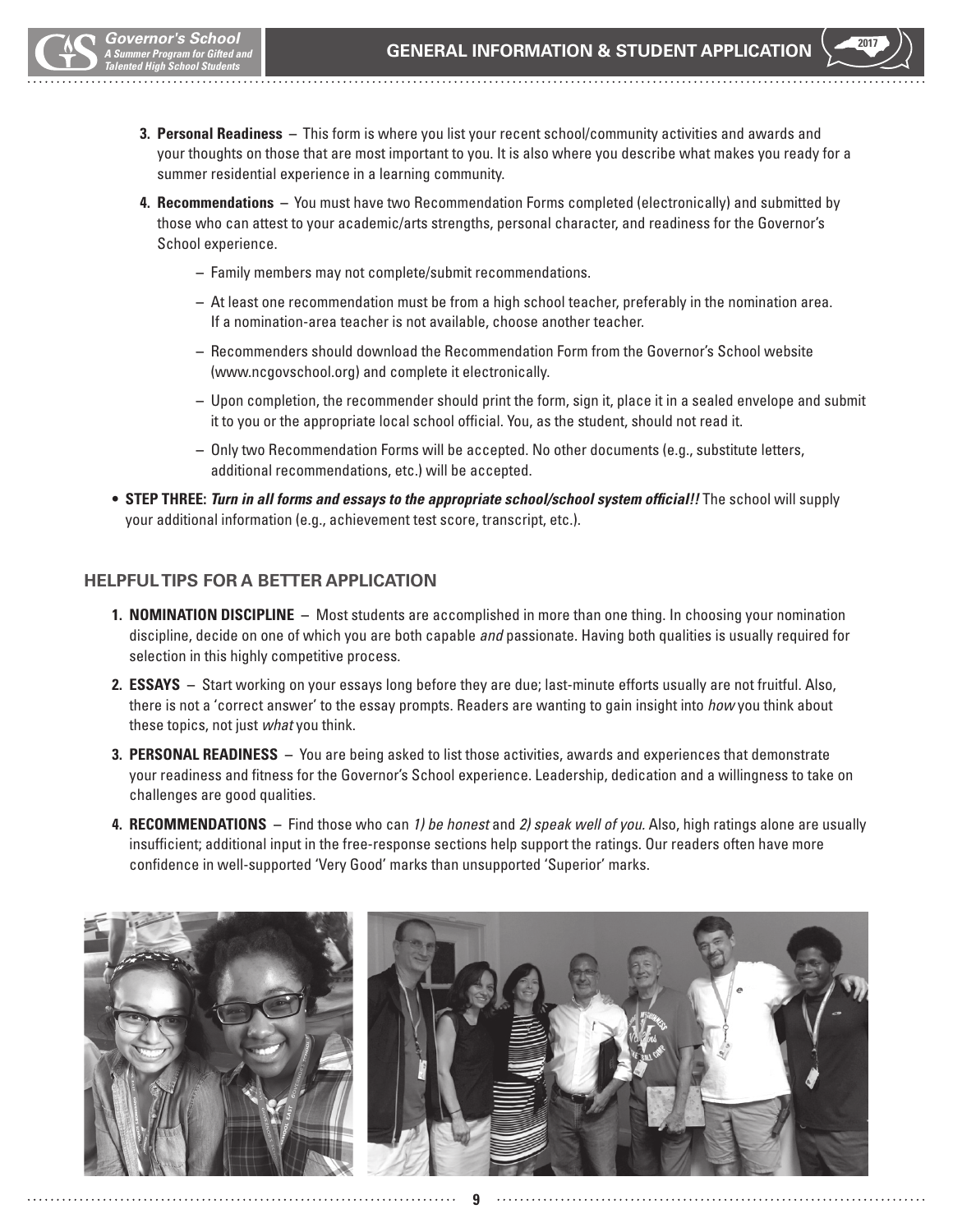| *REQUIRED INFORMATION                   |              | <b>BASIC INFORMATION &amp; NOMINATION DISCIPLINE</b>                                                               |                 | COMPLETE ELECTRONICALLY, NOT HANDWRITTEN                                                                             |          |
|-----------------------------------------|--------------|--------------------------------------------------------------------------------------------------------------------|-----------------|----------------------------------------------------------------------------------------------------------------------|----------|
|                                         | <b>FIRST</b> | MIDDLE INITIAL                                                                                                     | LAST            | <b>NOMINATION DISCIPLINE</b>                                                                                         |          |
|                                         |              |                                                                                                                    | $*$ Age: $\_\_$ | Perf/Vis Arts: Inst. Music (Flute/Piccolo)                                                                           |          |
|                                         |              |                                                                                                                    |                 | *Gender: __________________ *Race/Ethnicity: ______________________ *Best Telephone Number: (_____) _______ - ______ |          |
|                                         |              | STREET OR BOX $#$                                                                                                  |                 | CITY                                                                                                                 | ZIP CODE |
|                                         |              |                                                                                                                    |                 |                                                                                                                      |          |
| *Currently Enrolled Grade: ____________ |              | 10TH GRADE: ELIGIBLE ONLY FOR CHORAL MUSIC, INSTRUMENTAL MUSIC AND DANCE; 11TH GRADE: ELIGIBLE FOR ALL DISCIPLINES |                 |                                                                                                                      |          |
| *HIGH SCHOOL CURRENTLY ATTENDING        |              |                                                                                                                    |                 |                                                                                                                      |          |
| $(\quad)$                               |              |                                                                                                                    |                 |                                                                                                                      |          |
|                                         |              |                                                                                                                    |                 |                                                                                                                      |          |
| $-$ or $-$                              |              |                                                                                                                    |                 | Public Charter/Federal/Special School Nyrehsite for fillable PDF Forms                                               |          |
| $-$ or $-$<br>Non-Public School Name:   |              |                                                                                                                    |                 |                                                                                                                      |          |

#### **STATEMENT OF INTENT**

My signature (electronic allowed) indicates my wish to be considered as a Governor's School nominee. I understand that I will be identified as a Governor's School nominee only if determined by the local nominating committee. Also, if I am selected by the State, and accept, I will attend the entire five and one-half week program. Finally, I understand that no exceptions will be made for family reunions, sports activities, concerts, camps, online classes and the like.

| *SIGNATURE OF STUDENT (ELECTRONIC ALLOWED) | DATE |
|--------------------------------------------|------|
|                                            |      |

\_\_\_\_\_\_\_\_\_\_\_\_\_\_\_\_\_\_\_\_\_\_\_\_\_\_\_\_\_\_\_\_\_\_\_\_\_\_\_\_\_ \_\_\_\_\_\_\_\_\_\_\_\_\_\_\_\_\_\_

\_\_\_\_\_\_\_\_\_\_\_\_\_\_\_\_\_\_\_\_\_\_\_\_\_\_\_\_\_\_\_\_\_\_\_\_\_\_\_\_\_ \_\_\_\_\_\_\_\_\_\_\_\_\_\_\_\_\_\_

\*SIGNATURE OF PARENT/GUARDIAN (ELECTRONIC ALLOWED) DATE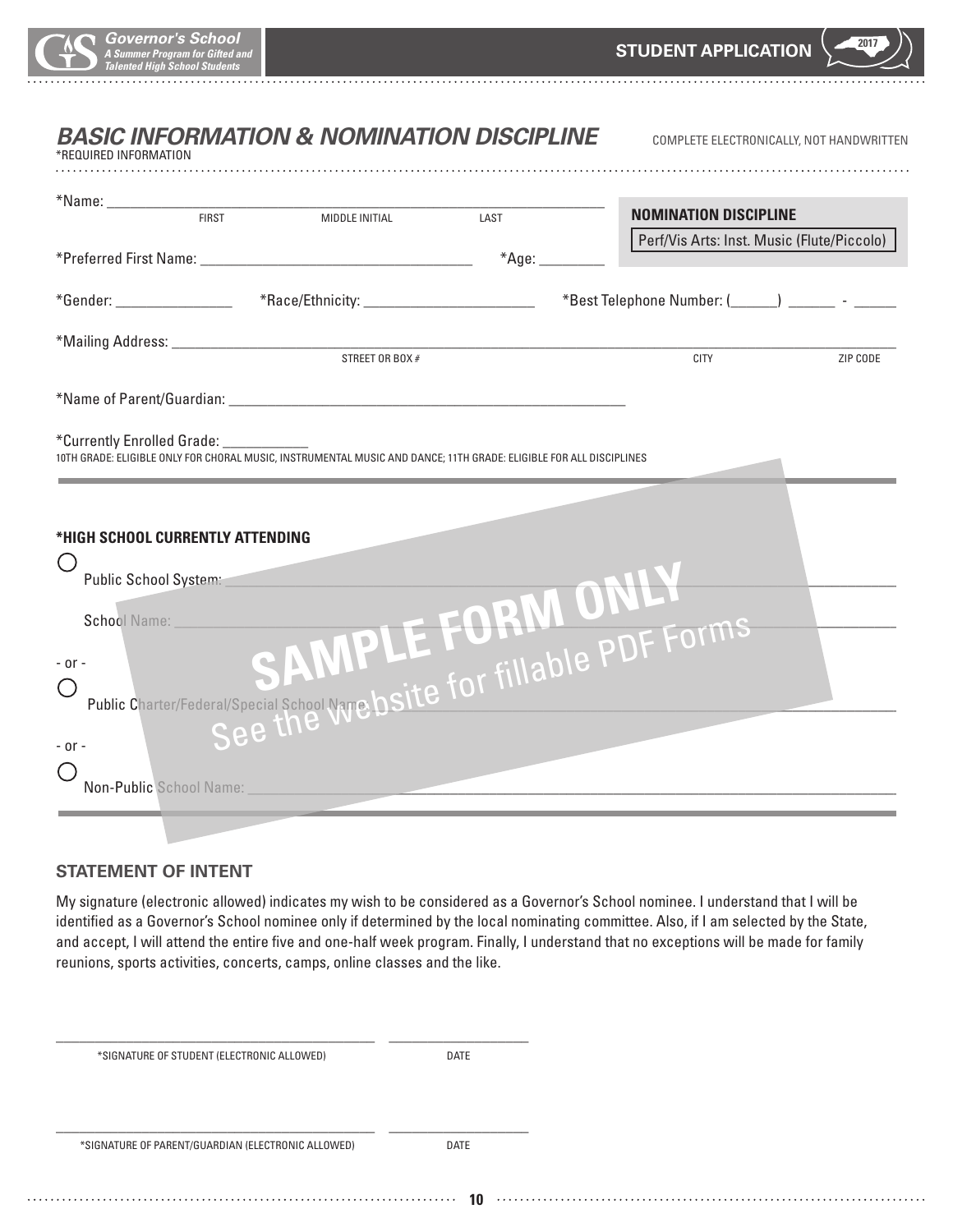

*ESSAYS* COMPLETE ELECTRONICALLY, NOT HANDWRITTEN

Please compose two essays according to the following directions:

- 1. Print each essay on a separate page (electronically, not handwritten) and clearly label each page with the following: a. your name
	- b. for Essay #1, the topic you have chosen, and
	- c. for Essay #2, the discipline and prompt you have chosen.
- 2. Limit the body of each essay (i.e., minus the heading, prompt and any cited references) to no more than 500 words. Specific formatting is not required, but ensure that each essay is legible to the reader and, if possible, limited to one page.

#### **PROMPT FOR ESSAY #1**

Identify and discuss one significant problem or issue in contemporary culture that challenges traditional norms: why this problem/ issue matters, some of the varied perspectives on it, and what possible solutions you or others might propose to address it.

#### **PROMPTS FOR ESSAY #2**

In this essay, local and state selection committee members hope to gain a clearer insight into an applicant's interest in the Area I field of nomination.

- **English:** Describe the relevance of a 20th or 21st century literary piece and detail how it has influenced your thoughts and/or action.
- **French:** Why did you choose to study French? How is studying French meaningful to you? Discuss any experiences, interests, or desires related to the French language and culture, and how they motivated you to study the Frenchspeaking world. Please respond in French.
- **Mathematics:** Discuss your successes and struggles in mathematics, and the enjoyment you find in doing mathematics. Specifically illustrate these with examples. Conclude your essay with one sentence explaining what you hope to gain from doing mathematics at the North Carolina Governor's School.
- **Natural Science:** Discuss a current scientific concept or idea that is still considered emerging or experimental. If evidence were to overwhelmingly support this new concept or idea, how might it affect the scientific discipline, and society as a whole?
- **Social Science:** Identify a cause relevant to social science and explain its importance to you. Either describe what you have done locally, nationally, or globally to support the cause, OR describe the obstacles that have prevented you from taking action.
- **Spanish:** Discuss a pressing social issue in a Spanish-speaking country and compare it to how that issue is being addressed or ignored in the United States. Please respond in Spanish.
- **Performing/Visual Arts:** As an artist, what other fields of study (e.g., other arts areas, literature, mathematics, etc.) do you allow to influence your creative process? Give one or more examples and explain how they affect your artistic growth.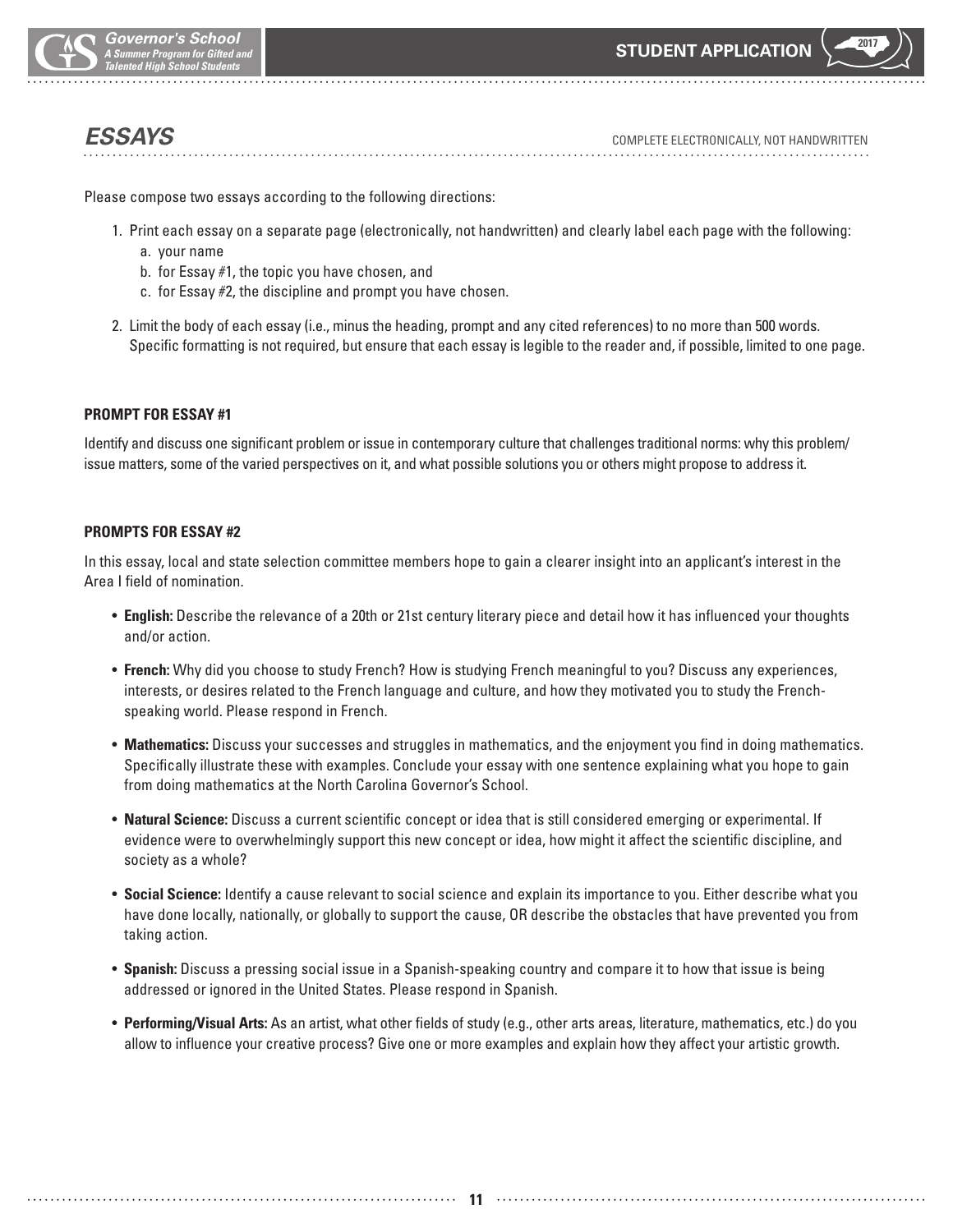

# *PERSONAL READINESS FORM* **– PAGE 1 OF 2**COMPLETE ELECTRONICALLY, NOT HANDWRITTEN

**Spanning the past three years, list the school and community activities in which you have been substantively involved and**  any awards and honors you have received during this time. (DO NOT EXCEED THE SPACE PROVIDED.)

# SAMPLE FORM ONLY<br>See the website for fillable PDF Forms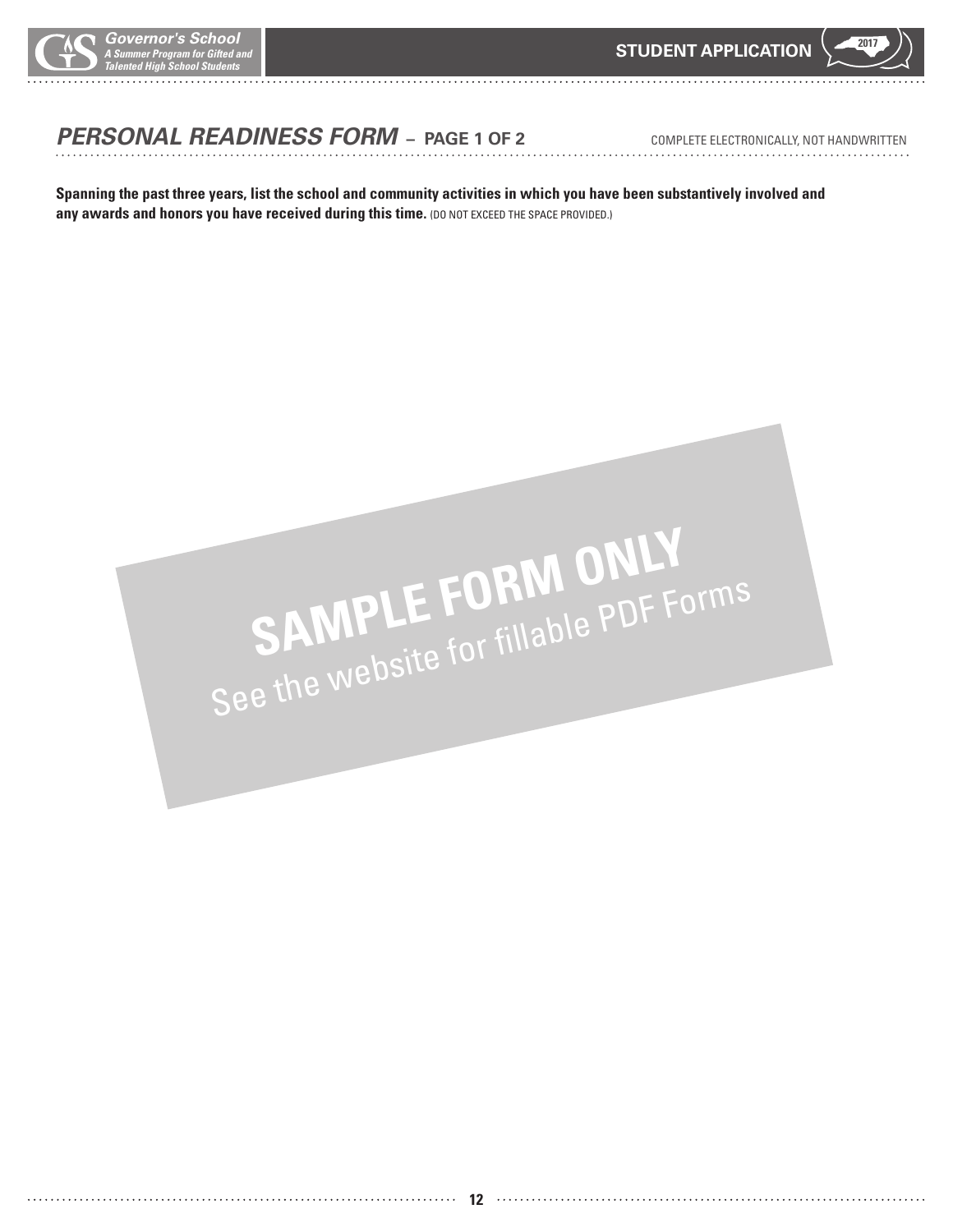

# *PERSONAL READINESS FORM* **– PAGE 2 OF 2**COMPLETE ELECTRONICALLY, NOT HANDWRITTEN

**Explain why any two (2) of your listed activities, awards or honors are important to you.** (DO NOT EXCEED THE SPACE PROVIDED.)



have with being away from your family and local community for significant periods of time. (DO NOT EXCEED THE SPACE PROVIDED.)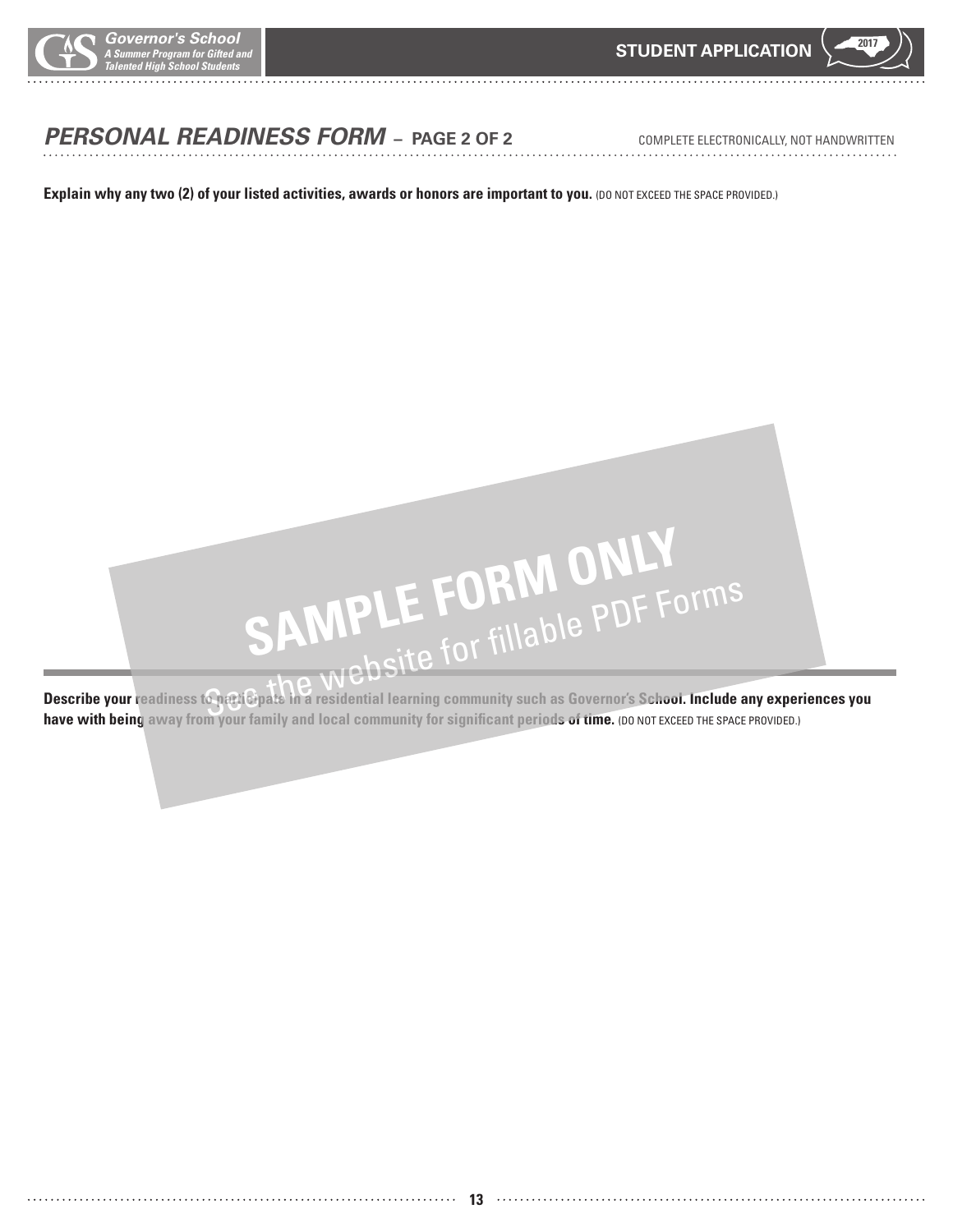

# *RECOMMENDATION FORM* **– PAGE 1 OF 2**

TO BE COMPLETED BY A TEACHER OR OTHER ADULT RECOMMENDING THE STUDENT. USE THIS FORM ONLY. FORM MUST BE COMPLETED ELECTRONICALLY, NOT HANDWRITTEN. DO NOT SUBSTITUTE WITH A LETTER OR OTHER DOCUMENT.

|                                                         |                                                                                                                                                                                                                                                        | Role or Connection to Student: __________________ |               |  |             |                     |                |    |
|---------------------------------------------------------|--------------------------------------------------------------------------------------------------------------------------------------------------------------------------------------------------------------------------------------------------------|---------------------------------------------------|---------------|--|-------------|---------------------|----------------|----|
|                                                         |                                                                                                                                                                                                                                                        |                                                   |               |  |             |                     |                |    |
| Subjects you have taught this                           |                                                                                                                                                                                                                                                        |                                                   |               |  |             | How long have you   |                |    |
| nominee, if you are a teacher                           |                                                                                                                                                                                                                                                        |                                                   |               |  |             | known this student? |                |    |
| (preferably in the student's<br>nomination discipline): |                                                                                                                                                                                                                                                        |                                                   |               |  |             |                     |                |    |
|                                                         | $N/A = NOT APPLICATIONE$ 1 = POOR 2 = ACCEPTABLE 3 = 600D 4 = VERY GOOD 5 = SUPERIOR<br>A. What do you consider this student's particular strengths, weaknesses, and potented as a student?<br>To what degree does this student demonstrate: etc. if Q |                                                   |               |  |             |                     |                |    |
|                                                         | 1. High level of interest in and commitment to the subject of nomination                                                                                                                                                                               |                                                   | $N/A$ 1 2 3   |  |             |                     |                |    |
| 2. High level of ability in this subject                |                                                                                                                                                                                                                                                        |                                                   | $N/A$ 1       |  | $2^{\circ}$ | 3                   | $\overline{4}$ |    |
|                                                         | 3. Openness to new ideas and challenging material MA 1 2 3                                                                                                                                                                                             |                                                   | N/A 1 2 3 4   |  |             |                     |                | 5  |
|                                                         | 4. Ability to synthesize ideas                                                                                                                                                                                                                         |                                                   | N/A 1 2 3 4 5 |  |             |                     |                |    |
| 5. Ability to grasp underlying principles               |                                                                                                                                                                                                                                                        |                                                   | $N/A$ 1 2 3   |  |             |                     |                | 5  |
|                                                         | 6. Capacity to examine multiple ideas or solutions to problems or questions M/A 1 2 3 4 5                                                                                                                                                              |                                                   |               |  |             |                     |                |    |
|                                                         | 7. Ability to work constructively on a task with independence and commitment for an extended period of time N/A 1 2 3 4                                                                                                                                |                                                   |               |  |             |                     |                | 5  |
|                                                         |                                                                                                                                                                                                                                                        |                                                   | N/A 1 2 3 4   |  |             |                     |                |    |
|                                                         | 9. Work of high quality                                                                                                                                                                                                                                |                                                   | N/A 1 2 3 4   |  |             |                     |                | 5  |
| 10. Creativity                                          |                                                                                                                                                                                                                                                        |                                                   | $N/A$ 1 2 3 4 |  |             |                     |                | .5 |
| 11. Motivation                                          |                                                                                                                                                                                                                                                        |                                                   |               |  |             |                     | $N/A$ 1 2 3 4  | 5  |

Please elaborate on the information above. (NOTE: THIS ADDITIONAL INFORMATION HELPS THE SELECTION COMMITTEE IN ITS DELIBERATIONS.)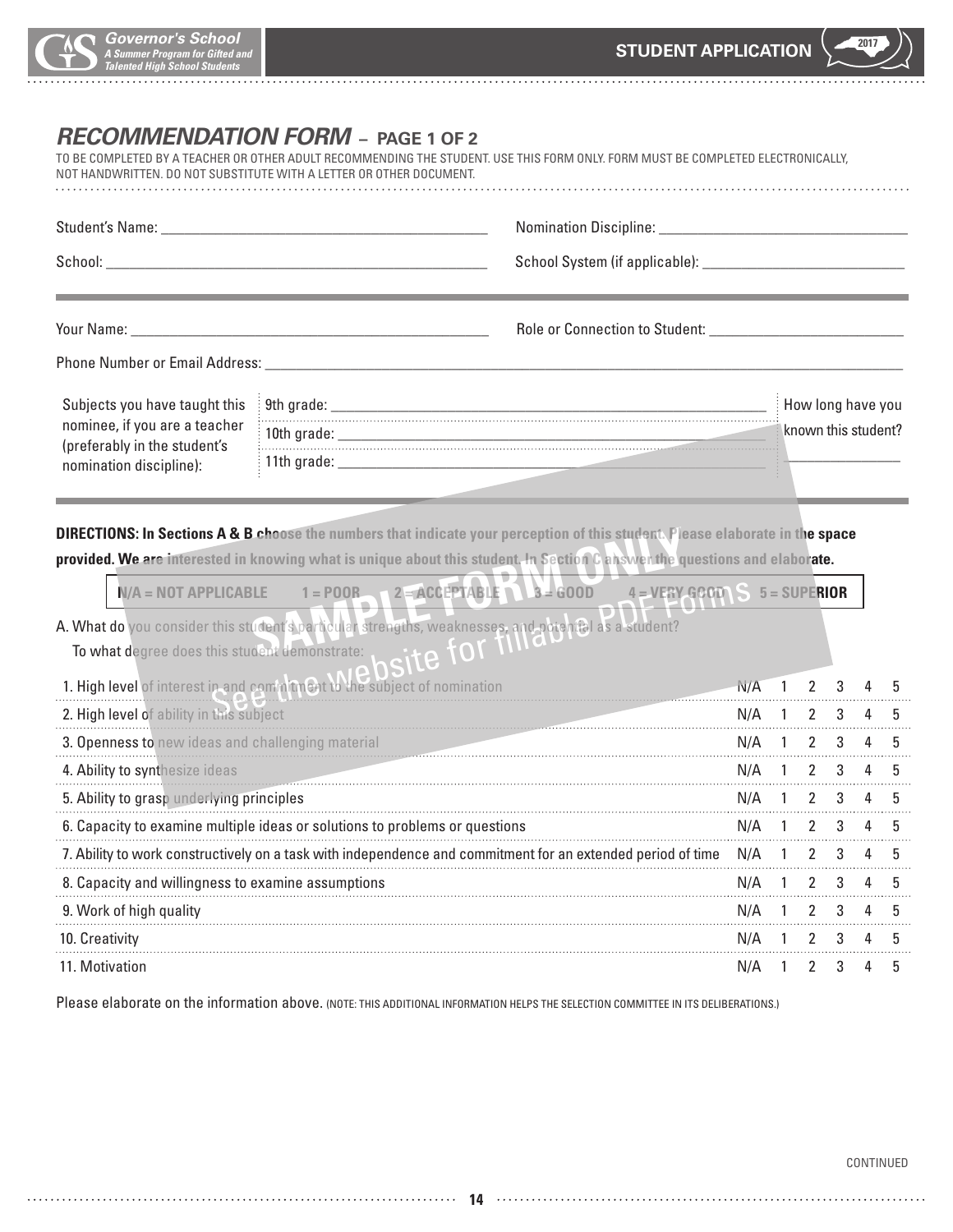

# **RECOMMENDATION FORM** – PAGE 2 OF 2 Student's Name:

**N/A = NOT APPLICABLE 1 = POOR 2 = ACCEPTABLE 3 = GOOD 4 = VERY GOOD 5 = SUPERIOR**

B. How would you evaluate this student's stability, character, maturity, and attitude towards peers, teachers, and others?

To what degree does this student demonstrate:

| 1. Cooperation with teachers and others              | N/A 1 2 3 4   |  |  |  |
|------------------------------------------------------|---------------|--|--|--|
| 2. Honesty, helpfulness, and consideration of others | N/A 1 2 3 4   |  |  |  |
| 3. Ability to listen to and interact with classmates | N/A 1 2 3 4   |  |  |  |
| 4. Empathy for other classmates                      | $N/A$ 1 2 3 4 |  |  |  |
| 5. Social and emotional maturity                     | N/A 1 2 3 4   |  |  |  |
| 6. Individual responsibility                         |               |  |  |  |
| 7. Potential for growth                              |               |  |  |  |
| daptability in new situations                        |               |  |  |  |

Please elaborate on the information above. (NOTE: THIS ADDITIONAL INFORMATION HELPS THE SELECTION COMMITTEE IN ITS DELIBERATIONS.)

# **SAMPLE FORM ONLY**

C. Are you confident that this student:

| • is inquisitive, serious, and flexible enough to entertain speculative questions and to push<br>intellectual boundaries?                         | YES | N <sub>0</sub> | UNSURE |
|---------------------------------------------------------------------------------------------------------------------------------------------------|-----|----------------|--------|
| • can independently function at a high level for five and one-half weeks away from home in<br>a challenging academic and residential environment? | YFS | N <sub>0</sub> | UNSURE |

Please elaborate on the information above. (NOTE: THIS ADDITIONAL INFORMATION HELPS THE SELECTION COMMITTEE IN ITS DELIBERATIONS.)

| SIGNATURE (ELECTRONIC NOT ALLOWED) | <b>DATE</b> |  |
|------------------------------------|-------------|--|
|                                    |             |  |
|                                    |             |  |

THE INFORMATION PROVIDED IS CONFIDENTIAL AND WILL BE READ ONLY BY PERSONS RESPONSIBLE FOR STUDENT SELECTION AND GOVERNOR'S SCHOOL FACULTY AND STAFF.

#### **Upon completion of this recommendation, place it in a SEALED ENVELOPE and deliver it to either the student or an appropriate school official.**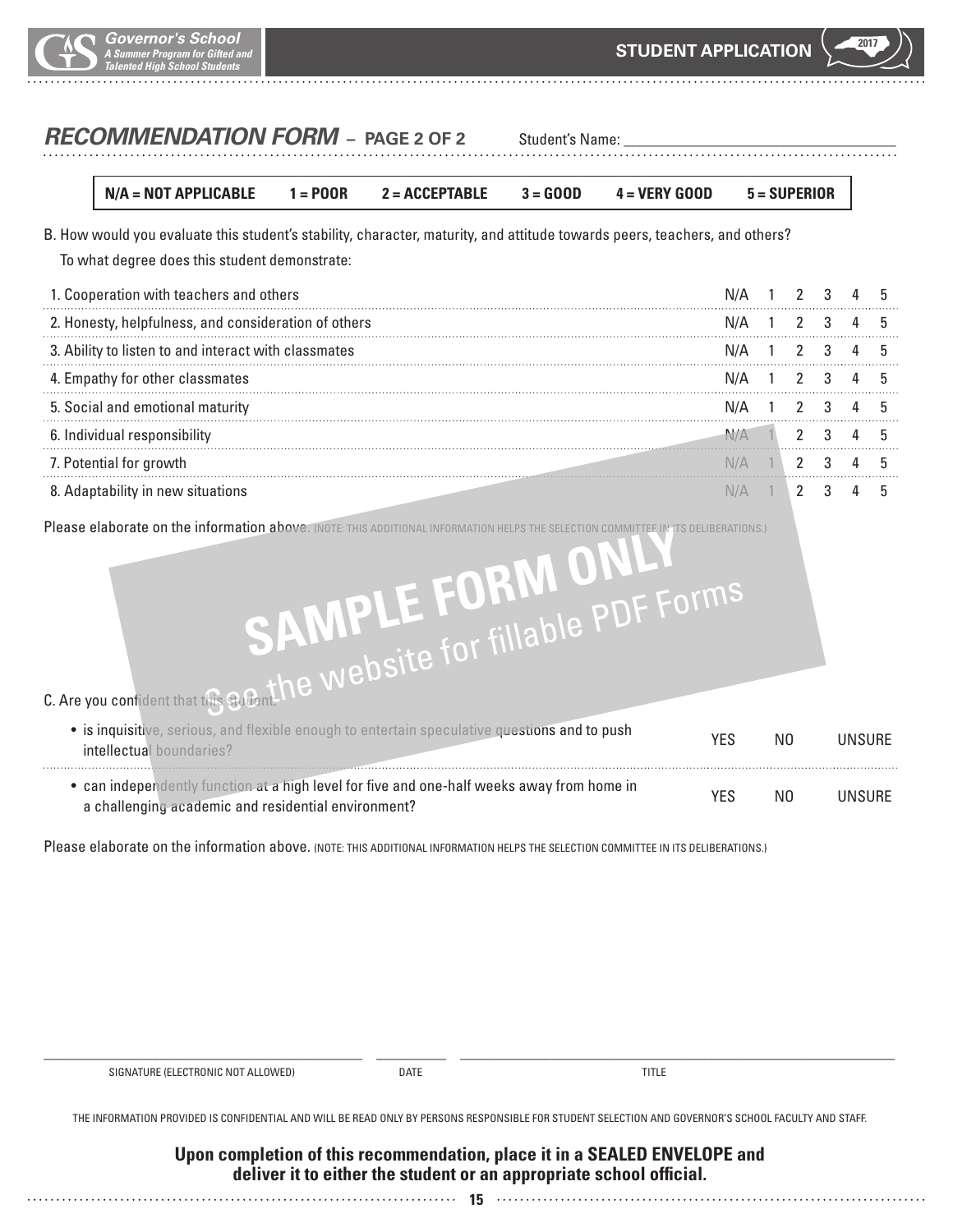

# **SECTION 2: SCHOOL/SCHOOL SYSTEM INFORMATION**

This section is to help local schools/school systems successfully nominate students for the North Carolina Governor's School. The information in this section is open and available to students and families, but it is directly applicable to those local school/ school system professionals who participate in the nomination process.

**GOVERNOR'S SCHOOL CONTACT PERSON:** There is one designated official Governor's School Contact Person for each public school system, public charter school, special school and non-public school. If you are the Contact, notify your appropriate school/school system colleagues about your position and the local student nomination processes.

**OTHER SCHOOL/SCHOOL SYSTEM PERSONNEL:** Know who your official Contact is and go to that person with any questions about student eligibility, local nomination, tuition responsibilities, etc.

Please thoroughly review the GENERAL INFORMATION & STUDENT APPLICATION section of this document. You should be able to use it and your knowledge of local nomination processes to answer most questions.

#### **Suggested Step-by-Step Nomination Procedures for Local Schools/School Systems** *(Schools/school systems may vary these procedures to fit their local needs.)*

#### **1. STUDENT**

a. Fully completes a Governor's School Student Application, with all attachments, and submits it to school personnel.

#### **2. SCHOOL PERSONNEL**

- **a. High School Staff** (often in coordination with the local Governor's School Contact Person):
	- i. Completes the *Student Eligibility* Form on each nominee and has it signed by the Principal/Director/Headmaster.
	- ii. Assembles a complete application (*Application Form*, Essays, *Personal Readiness Form*, *Student Eligibility Form*, official transcript, and *Recommendation Forms* removed from envelopes) on each nominee and submits it to the Principal/Director/Headmaster.
- **b. High School Principal/School Director/Headmaster** (often in coordination with the local Governor's School Contact Person):
	- i. Verifies and signs the *Student Eligibility Form* on each nominee.
	- ii. Recommends (often through a school-based committee) and submits complete applications of the outstanding nominees to the Superintendent, when applicable.
- **c. Governor's School Contact Person** (involving the local Superintendent/Director/Headmaster):

**16**

- i. Reviews the *Nomination Chart* to determine the total number of nominees allowed. See the following exceptions.
	- 1. French These nominations are unlimited and do not count against the number of academic nominations. However, the number of students selected in French is quite small. Consider nominating only those students who are very strong in French and can speak it fluently.
	- 2. Instrumental Music and Choral Music Nominations for students who play double-reed instruments (oboe and bassoon), brass instruments (trumpet, French horn, trombone, euphonium, and tuba), percussion instruments, or string instruments (violin, viola, cello,and bass), or whose vocal ranges are alto, tenor or bass are unlimited and will not count against the number of performing/visual arts nominations.
	- ii. Documents the best candidates from the school/school system for nomination to the Governor's School, as identified by the Superintendent/Director/Headmaster. NOTE: Strive to reflect the diversity of the school/school system.
		- 1. Completes the *Nomination Form* with the signature of the Superintendent/Director/Headmaster.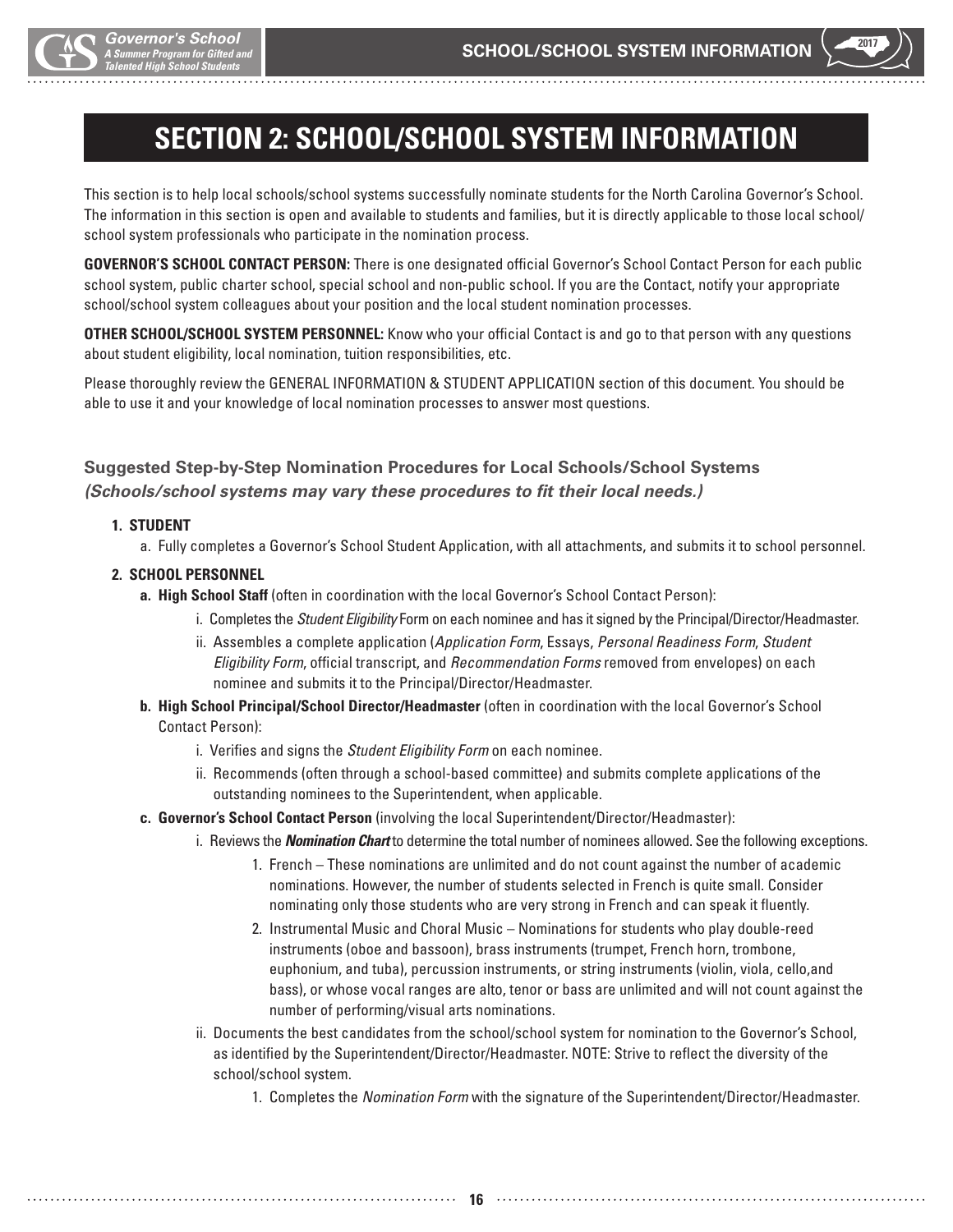

- 2. Superintendent Choice Public school system (not charter, special or non-public schools) Superintendents indicate their one academic choice. This student will automatically be invited to attend provided he/she meets all eligibility requirements. The Exceptional Children Division recommends that this student be the top academic student nominated from the school system. NOTE: A nominee in French, Spanish or the performing/visual arts cannot be a Superintendent Choice.
	- \* PLEASE REFRAIN FROM PUBLICLY OR PRIVATELY DISCLOSING THE NAME OF THE SUPERINTENDENT CHOICE.
- iii. Notifies all interested students whether their nomination is advancing to the state level.
- iv. Assembles and submits one Nomination Packet, which includes: one *Nomination Form* for the entire school/school system and a complete application for each student listed on the *Nomination Form*.

All nomination packets must be assembled according to the checklist on page 21, mailed and postmarked by *November 15, 2016*.

# *Nomination Chart*

1. Nominating Entity (i.e., school system, charter school, federal school, special school or non-public school) can nominate eligible students according to the chart below.

| 10th+11th Grade Total Student Population<br>(Excluding Extended Day Enrollment) | # of Limited Academic<br>Nominations* | # of Limited Performing/<br><b>Visual Arts Nominations**</b> |
|---------------------------------------------------------------------------------|---------------------------------------|--------------------------------------------------------------|
| Up to 125                                                                       |                                       | 2                                                            |
| 126-250                                                                         | $\overline{2}$                        | 4                                                            |
| 251-500                                                                         | 3                                     | 6                                                            |
| 501-800                                                                         | 4                                     | 8                                                            |
| 801-1100                                                                        | 5                                     | 10                                                           |
| 1101-1400                                                                       | 6                                     | 12                                                           |
| 1401-1800                                                                       | 8                                     | 16                                                           |
| 1801-2100                                                                       | 10                                    | 20                                                           |
| 2101-2500                                                                       | 12                                    | 22                                                           |
| 2501-3000                                                                       | 14                                    | 24                                                           |
| 3001-3500                                                                       | 17                                    | 26                                                           |
| 3501-4000                                                                       | $20\,$                                | 28                                                           |
| 4001-5000                                                                       | 23                                    | 30                                                           |
| 5001-6000                                                                       | 26                                    | 32                                                           |
| 6001-8000                                                                       | 29                                    | 34                                                           |
| 8001-10000                                                                      | 32                                    | 36                                                           |
| 10001-15000                                                                     | 35                                    | 38                                                           |
| <b>OVER 15000</b>                                                               | 38                                    | 40                                                           |

2. The allotted number of academic nominations should include the one Superintendent Choice (public school systems only).

\* Limits on academic nominations only pertain to English, Mathematics, Natural Science, Social Science, and Spanish. Nominations in French are unlimited.

 \*\* Limits on performing/visual arts nominations do not include students who play double-reed instruments (oboe and bassoon), brass instruments (trumpet, French horn, trombone, euphonium, and tuba), percussion instruments, or string instruments (violin, viola, cello, and bass), or whose vocal ranges are alto, tenor, or bass.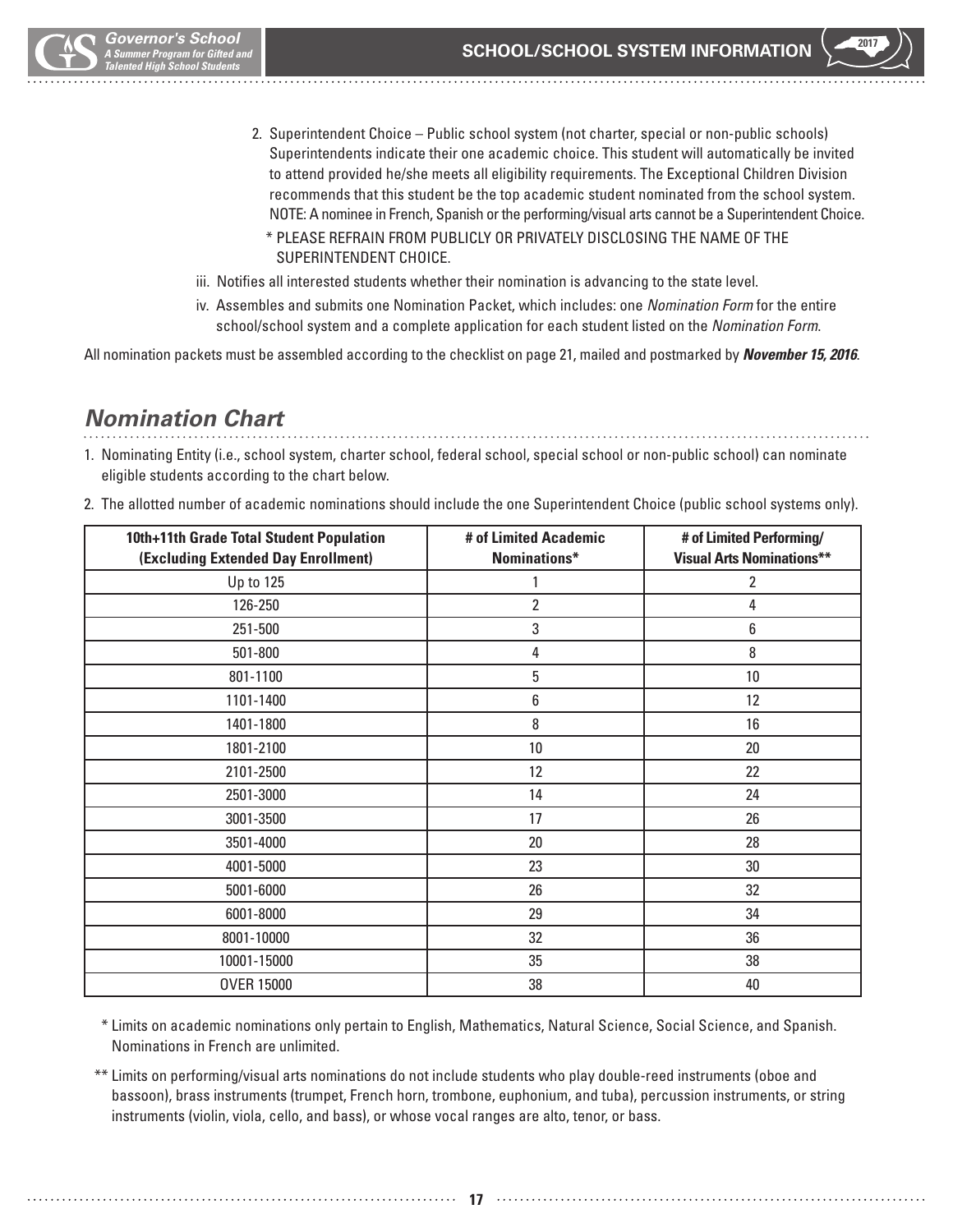

# *STUDENT ELIGIBILITY FORM* COMPLETE ELECTRONICALLY, NOT HANDWRITTEN

#### **TO BE COMPLETED BY SCHOOL PERSONNEL**

#### REFER TO THE APPROVED TESTS/INSTRUMENTS LISTED BELOW. THE ACHIEVEMENT CRITERION IS USED ONLY FOR ELIGIBILITY PURPOSES, NOT IN THE SELECTION PROCESS.

Name of Student : FIRST THE MIDDLE INITIAL THE STATE OF STATE OF STATE IN THE RESERVE OF STATE OF STATE OF STATE OF STATE OF STA

#### **ACADEMIC ACHIEVEMENT CRITERION**

#### **TESTS ALLOWED (SCORE MUST BE 92 PERCENTILE OR HIGHER)**

| <b>NOMINATION AREA</b>                                     | <b>End-of-Course (EOC)</b> |    | <b>Other Tests</b>                                       |
|------------------------------------------------------------|----------------------------|----|----------------------------------------------------------|
| English                                                    | English I or II only       |    | Overall/Total Composite Score or Specific                |
| Mathematics                                                | Algebra I or Math I only   |    | Area Composite/Cluster Score from an                     |
| Natural Science                                            | Biology only               | 0R | approved test (national percentile only).*               |
| Social Science, French, Spanish,<br>Performing/Visual Arts | Any EOC                    |    | NOTE: This score can be used for any<br>nomination area. |

*\*See below for a list of approved achievement tests. End-of-Grade (EOG) scores will not be accepted.*

| End-of-Course (EOC) Test Name:                                                      | <b>Achievement Test Name:</b>            |
|-------------------------------------------------------------------------------------|------------------------------------------|
| Year Given to Student:                                                              | Type of Score,                           |
| $\begin{array}{c} \bullet \\ \bullet \end{array}$<br><b>State Percentile Score:</b> | Specify area, it and ican le. OTMS<br>0R |
|                                                                                     | <b>Year Given to Student:</b>            |
| See the website                                                                     | <b>National Percentile Score:</b>        |
|                                                                                     |                                          |

NAME OF SCHOOL PERSONNEL COMPLETING THIS FORM **DATE** 

#### **APPROVED ACHIEVEMENT TESTS/INSTRUMENTS**

- American College Test (ACT)
- Comprehensive Testing Program (CTP4/ERB)
- End-of-Course (North Carolina)
- Iowa Assessments
- Iowa Test of Basic Skills (ITBS)
- Iowa Test of Educational Development (ITED)
- Kaufman Test of Educational Achievement (KTEA 2 or KTEA 3)
- Metropolitan Achievement Test 8
- PLAN (Preliminary ACT Assessment)
- Preliminary Scholastic Assessment Test (PSAT)
- Scholastic Abilities Test for Adults, Achievement Portion (SATA)
- Scholastic Assessment Test (SAT)
- Stanford Achievement Test 10
- TerraNova
- Wechsler Individual Achievement Test III (WIAT III)
- Woodcock-Johnson Tests of Achievement (WJ III ACH, NU or WJ IV ACH)

#### NOTES:

- Test must have been administered in high school.
- The latest editions of these tests should be used. The Office of the North Carolina Governor's School must be contacted for approval of any tests not listed here.
- National percentile scores must be used for all achievement tests with the exception of EOC tests (state percentile scores).
- Overall/total composite scores or specific area composite/cluster scores only. Smaller subtest scores are not allowed.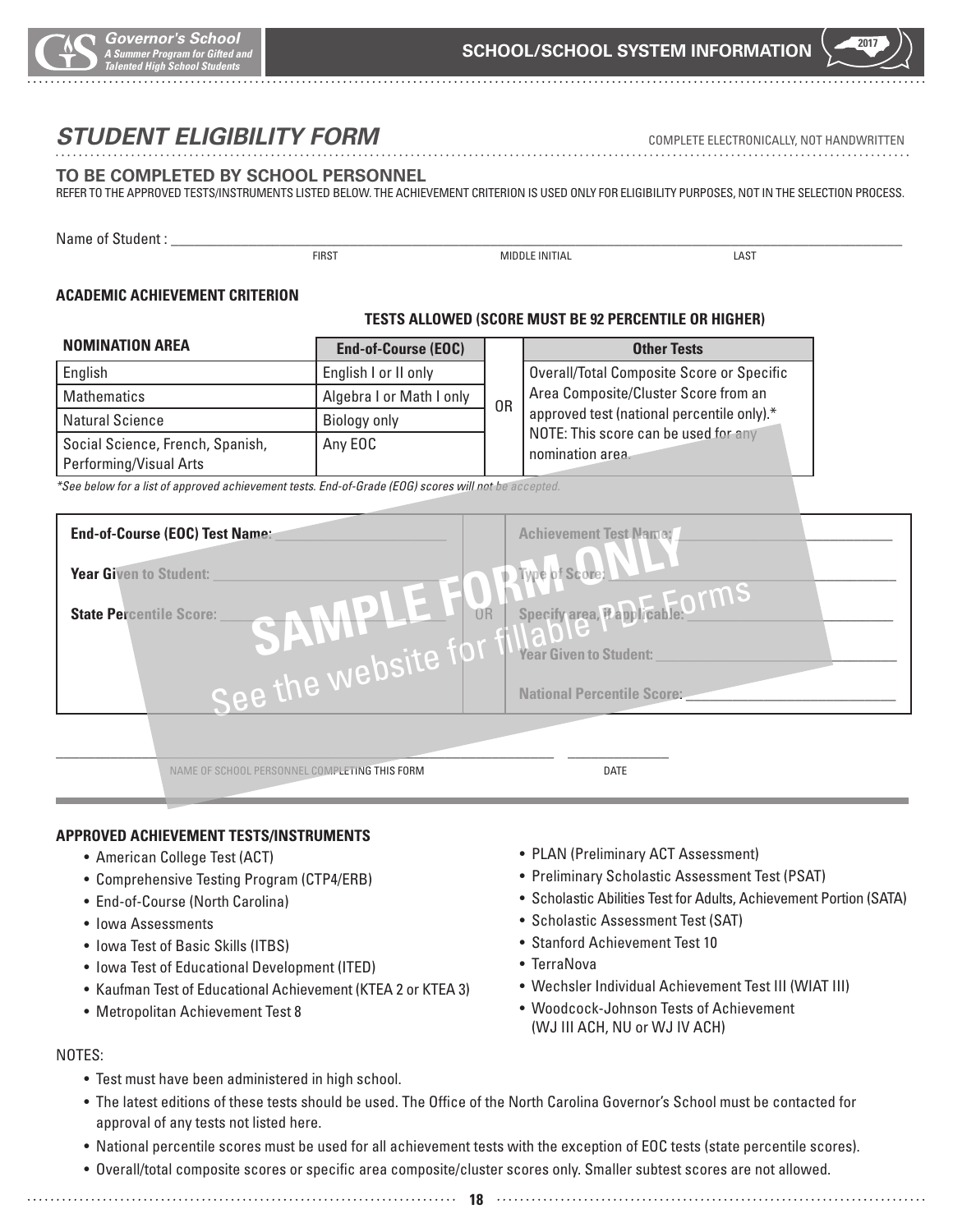$\ddotsc$ 

# **NOMINATION FORM – PAGE 1 OF 2** COMPLETE ELECTRONICALLY, NOT HANDWRITTEN

|                                                                                                                                                                                                                                | Total $10th + 11th$<br><b>Grade Enrollment</b><br>(Omit Extended Day<br>Enrollment): _______        |          | <b>ARTS</b><br>VISUAL |
|--------------------------------------------------------------------------------------------------------------------------------------------------------------------------------------------------------------------------------|-----------------------------------------------------------------------------------------------------|----------|-----------------------|
|                                                                                                                                                                                                                                |                                                                                                     | ACADEMIC | PERF./                |
| Mailing Address: Mailing Address: Mailing Address: Mailing Address: Mailing Address: Mail 1997<br><b>CITY</b><br>STREET OR BOX #                                                                                               | <b>According to Nomination</b><br>Chart, total number of<br>limited nominations allowed<br>ZIP CODE |          |                       |
| Fax: $($ $)$ $-$                                                                                                                                                                                                               | Number of <i>limited</i><br>nominations submitted                                                   |          |                       |
| Email: Email: All and the state of the state of the state of the state of the state of the state of the state of the state of the state of the state of the state of the state of the state of the state of the state of the s | Number of <i>unlimited</i><br>nominations submitted                                                 |          |                       |
| <b>DATE</b><br>SIGNATURE OF SUPERINTENDENT/DIRECTOR/HEADMASTER (ELECTRONIC NOT ALLOWED)                                                                                                                                        | Total nominations submitted                                                                         |          |                       |

*List below all students from your administrative unit nominated for Governor's School. Alphabetical or rank ordering is not necessary. NOTE: A public school system must place an asterisk (\*) next to the name of its 'Superintendent's Choice'. It cannot be a student nominated in French, Spanish or Performing/Visual Arts.* 

| Name<br>Nomination Discipline<br><b>Name</b><br>DE Forms<br>Table PI<br>See the website<br><b>ART (Rising Seniors Only)</b><br>Name<br>a sa | <b>LIMITED ACADEMICS (Rising Seniors Only)</b><br><b>English, Mathematics, Natural Science</b> , Social Science, Spanish | UNLIMITED ACADEMICS (Rising Seniors Only) - French only<br>(These are in addition to number indicated on the <b>Nomination Chart.)</b> |  |  |
|---------------------------------------------------------------------------------------------------------------------------------------------|--------------------------------------------------------------------------------------------------------------------------|----------------------------------------------------------------------------------------------------------------------------------------|--|--|
|                                                                                                                                             |                                                                                                                          |                                                                                                                                        |  |  |
|                                                                                                                                             |                                                                                                                          |                                                                                                                                        |  |  |
|                                                                                                                                             |                                                                                                                          |                                                                                                                                        |  |  |
|                                                                                                                                             |                                                                                                                          |                                                                                                                                        |  |  |
|                                                                                                                                             |                                                                                                                          |                                                                                                                                        |  |  |
|                                                                                                                                             |                                                                                                                          |                                                                                                                                        |  |  |
|                                                                                                                                             |                                                                                                                          |                                                                                                                                        |  |  |
|                                                                                                                                             |                                                                                                                          |                                                                                                                                        |  |  |
|                                                                                                                                             |                                                                                                                          |                                                                                                                                        |  |  |
|                                                                                                                                             |                                                                                                                          |                                                                                                                                        |  |  |
|                                                                                                                                             |                                                                                                                          |                                                                                                                                        |  |  |
|                                                                                                                                             |                                                                                                                          |                                                                                                                                        |  |  |
|                                                                                                                                             |                                                                                                                          |                                                                                                                                        |  |  |
|                                                                                                                                             |                                                                                                                          |                                                                                                                                        |  |  |
|                                                                                                                                             |                                                                                                                          |                                                                                                                                        |  |  |
|                                                                                                                                             |                                                                                                                          |                                                                                                                                        |  |  |
|                                                                                                                                             |                                                                                                                          |                                                                                                                                        |  |  |
|                                                                                                                                             |                                                                                                                          |                                                                                                                                        |  |  |
|                                                                                                                                             |                                                                                                                          |                                                                                                                                        |  |  |
|                                                                                                                                             |                                                                                                                          |                                                                                                                                        |  |  |
|                                                                                                                                             |                                                                                                                          |                                                                                                                                        |  |  |
|                                                                                                                                             |                                                                                                                          |                                                                                                                                        |  |  |
|                                                                                                                                             |                                                                                                                          |                                                                                                                                        |  |  |
|                                                                                                                                             |                                                                                                                          |                                                                                                                                        |  |  |
|                                                                                                                                             |                                                                                                                          |                                                                                                                                        |  |  |
|                                                                                                                                             |                                                                                                                          |                                                                                                                                        |  |  |
|                                                                                                                                             |                                                                                                                          |                                                                                                                                        |  |  |
| .<br>$\ddotsc$                                                                                                                              |                                                                                                                          | 19                                                                                                                                     |  |  |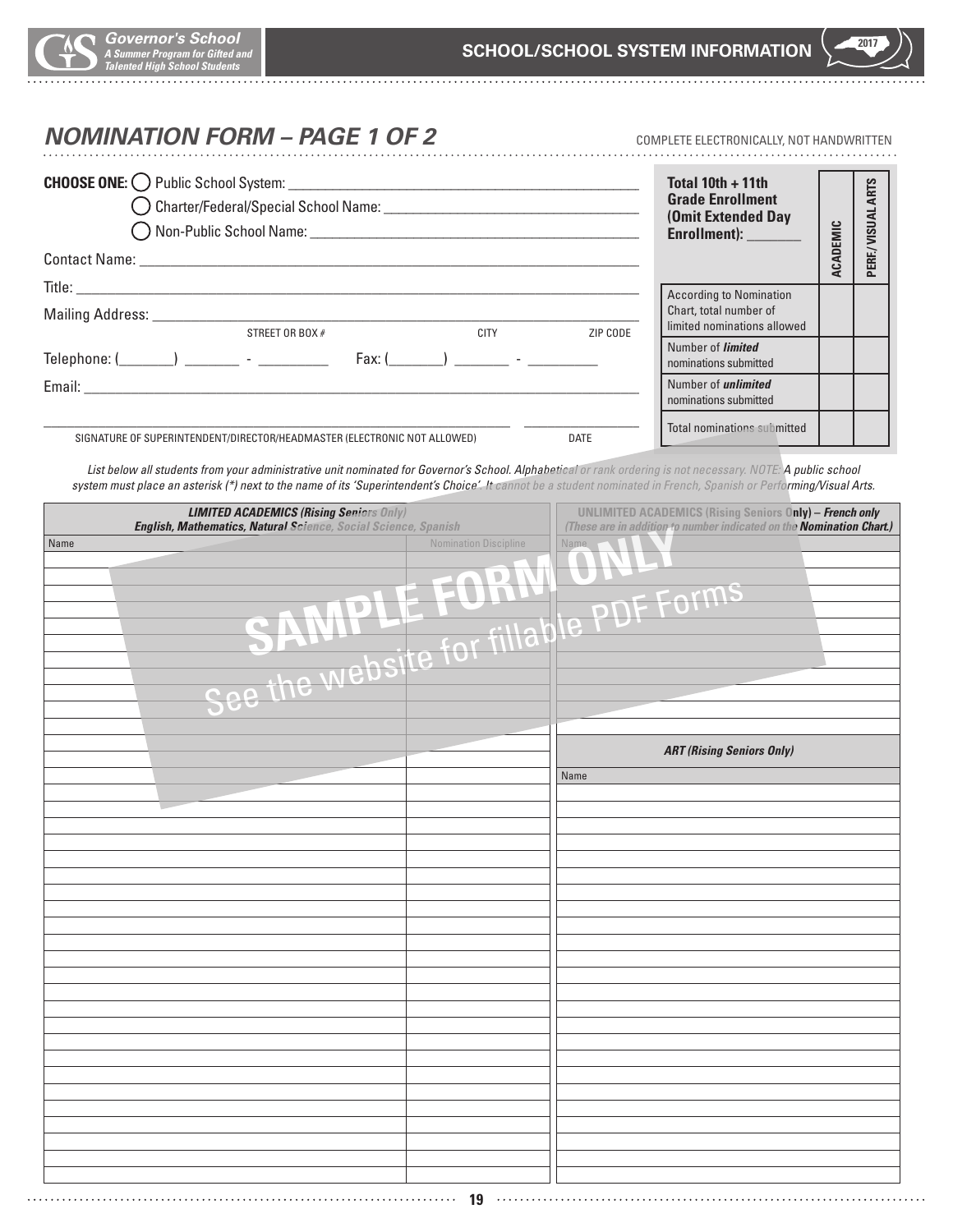

# **NOMINATION FORM – PAGE 2 OF 2** COMPLETE ELECTRONICALLY, NOT HANDWRITTEN

#### **CHOOSE ONE:**  $\bigcirc$  Public School System:

Charter/Federal/Special School Name: \_\_\_\_\_\_\_\_\_\_\_\_\_\_\_\_\_\_\_\_\_\_\_\_\_\_\_\_\_\_\_\_\_\_\_\_\_\_\_\_\_\_\_\_\_\_\_\_\_\_\_\_\_\_\_\_\_\_\_\_\_\_\_\_\_\_

 $\bigcirc$  Non-Public School Name:

|      | <b>DANCE (Rising Juniors and Seniors)</b>                      |                   | <b>THEATER (Rising Seniors Only)</b> |                                                                          |
|------|----------------------------------------------------------------|-------------------|--------------------------------------|--------------------------------------------------------------------------|
| Name |                                                                |                   | Name                                 |                                                                          |
|      |                                                                |                   |                                      |                                                                          |
|      |                                                                |                   |                                      |                                                                          |
|      |                                                                |                   |                                      |                                                                          |
|      |                                                                |                   |                                      |                                                                          |
|      |                                                                |                   |                                      |                                                                          |
|      |                                                                |                   |                                      |                                                                          |
|      |                                                                |                   |                                      |                                                                          |
|      |                                                                |                   |                                      |                                                                          |
|      |                                                                |                   |                                      |                                                                          |
|      |                                                                |                   |                                      |                                                                          |
|      |                                                                |                   |                                      |                                                                          |
|      |                                                                |                   |                                      |                                                                          |
|      | <b>LIMITED CHORAL MUSIC (Rising Juniors and Seniors)</b>       |                   |                                      | <b>UNLIMITED CHORAL MUSIC (Rising Juniors and Seniors)</b>               |
|      | <b>Soprano I and II only</b>                                   |                   |                                      | Alto I and II, Tenor I and II, Bass I and II                             |
|      |                                                                |                   |                                      | (These are in addition to number indicated on the Nomination Chart.)     |
| Name |                                                                | <b>Voice Part</b> | Name                                 | <b>Voice Part</b>                                                        |
|      |                                                                |                   |                                      |                                                                          |
|      |                                                                |                   |                                      |                                                                          |
|      |                                                                |                   |                                      |                                                                          |
|      |                                                                |                   |                                      |                                                                          |
|      |                                                                |                   |                                      |                                                                          |
|      |                                                                |                   |                                      |                                                                          |
|      |                                                                |                   |                                      |                                                                          |
|      |                                                                |                   |                                      |                                                                          |
|      |                                                                | O                 |                                      |                                                                          |
|      |                                                                | <b>P WPDS</b>     |                                      |                                                                          |
|      |                                                                |                   |                                      |                                                                          |
|      |                                                                |                   |                                      |                                                                          |
|      |                                                                |                   |                                      |                                                                          |
|      |                                                                |                   |                                      |                                                                          |
|      |                                                                |                   |                                      |                                                                          |
|      |                                                                |                   |                                      |                                                                          |
|      |                                                                |                   |                                      |                                                                          |
|      |                                                                |                   |                                      |                                                                          |
|      |                                                                |                   |                                      | <b>UNLIMITED INSTRUMENTAL MUSIC (Rising Juniors and Seniors)</b>         |
|      |                                                                |                   |                                      | double-reed instruments (oboe and bassoon), brass instruments            |
|      | <b>LIMITED INSTRUMENTAL MUSIC (Rising Juniors and Seniors)</b> |                   |                                      | (trumpet, French horn, trombone, euphonium and tuba), percussion         |
|      | flute/piccolo, clarinet and saxophone only                     |                   |                                      | instruments, or string instruments (violin, viola, cello and bass).      |
|      |                                                                |                   |                                      | (These are in addition to the number indicated on the Nomination Chart.) |
| Name |                                                                | Instrument        | Name                                 | Instrument                                                               |
|      |                                                                |                   |                                      |                                                                          |
|      |                                                                |                   |                                      |                                                                          |
|      |                                                                |                   |                                      |                                                                          |
|      |                                                                |                   |                                      |                                                                          |
|      |                                                                |                   |                                      |                                                                          |
|      |                                                                |                   |                                      |                                                                          |
|      |                                                                |                   |                                      |                                                                          |
|      |                                                                |                   |                                      |                                                                          |
|      |                                                                |                   |                                      |                                                                          |
|      |                                                                |                   |                                      |                                                                          |
|      |                                                                |                   |                                      |                                                                          |
|      |                                                                |                   |                                      |                                                                          |
|      |                                                                |                   |                                      |                                                                          |
|      |                                                                |                   |                                      |                                                                          |
|      |                                                                |                   |                                      |                                                                          |
|      |                                                                |                   |                                      |                                                                          |
|      |                                                                |                   |                                      |                                                                          |
|      |                                                                |                   |                                      |                                                                          |
|      |                                                                |                   |                                      |                                                                          |
|      |                                                                |                   |                                      |                                                                          |
|      |                                                                |                   |                                      |                                                                          |